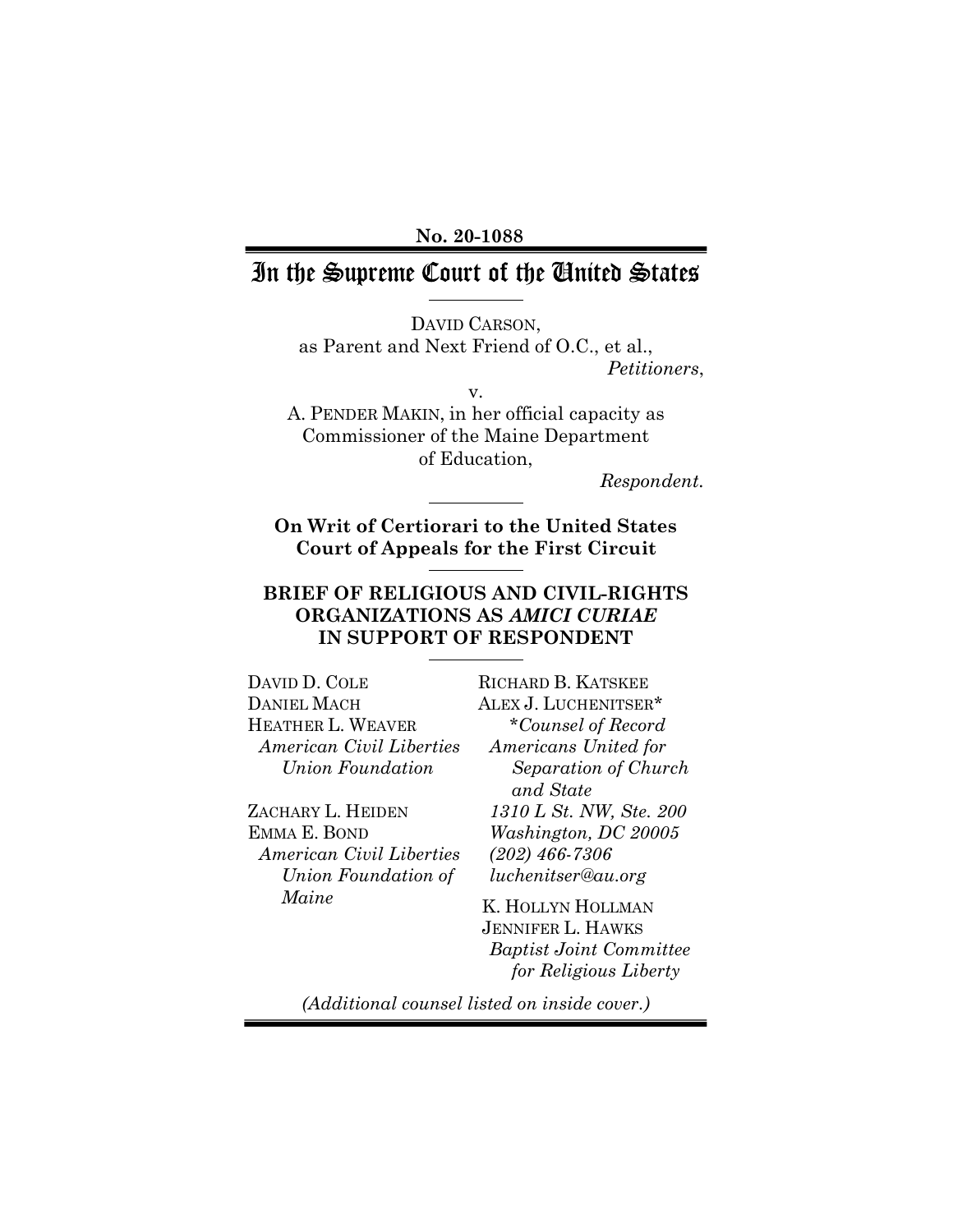MONICA L. MILLER American Humanist Association

THOMAS A. CUNNIFF ROBERT W. TUTTLE Evangelical Lutheran Church in America SUHAG SHUKLA SAMIR KALRA Hindu American Foundation

CINDY NESBIT The Sikh Coalition

JOSHUA S. HOUSTON Texas Impact

(Full contact information for all counsel is set forth on the signature page.)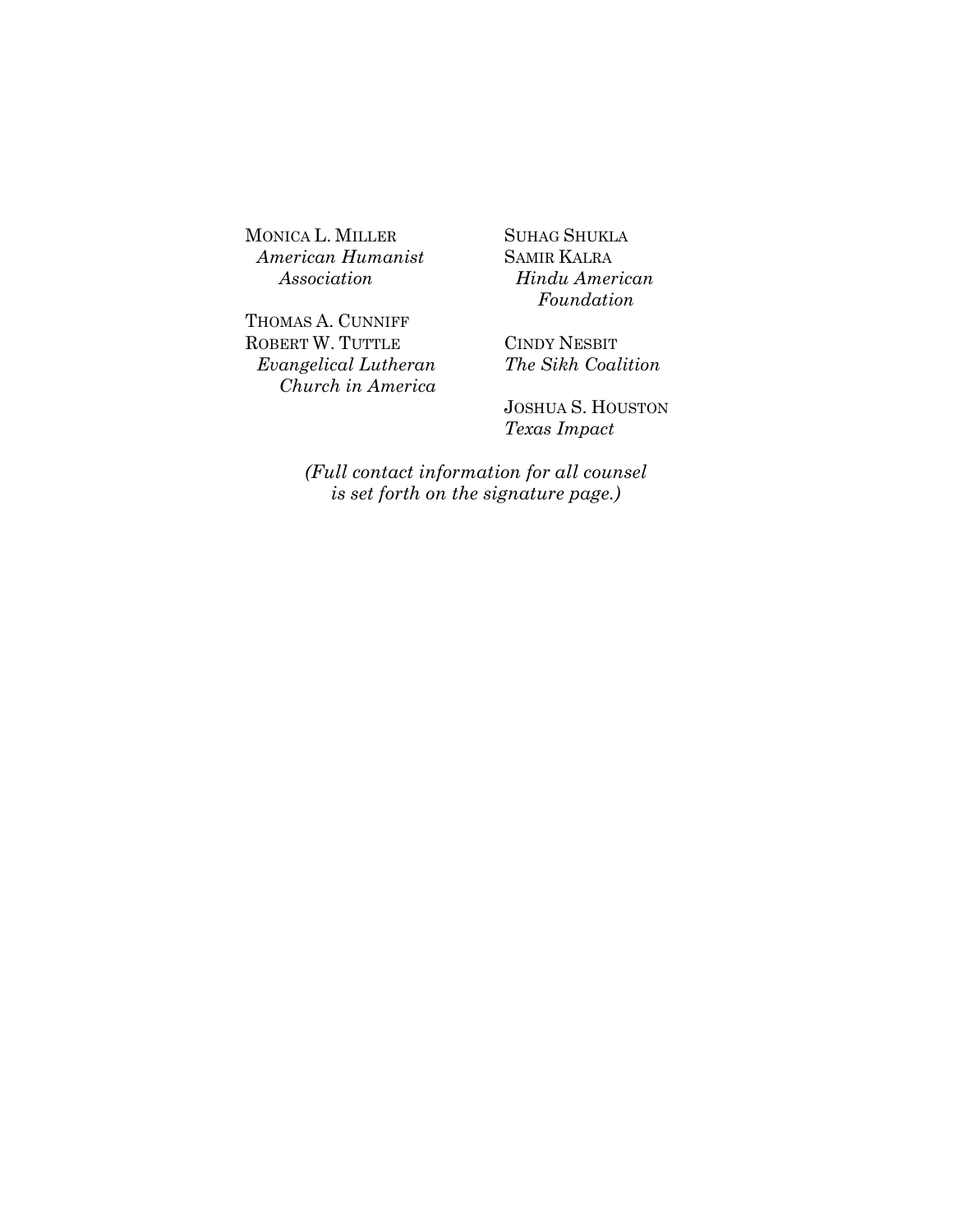# TABLE OF CONTENTS

|    |                                                                                                                                                                                                  | Page |
|----|--------------------------------------------------------------------------------------------------------------------------------------------------------------------------------------------------|------|
|    |                                                                                                                                                                                                  |      |
|    | INTERESTS OF THE AMICI CURIAE 1                                                                                                                                                                  |      |
|    | INTRODUCTION AND SUMMARY OF                                                                                                                                                                      |      |
|    |                                                                                                                                                                                                  |      |
|    |                                                                                                                                                                                                  |      |
| Ι. | Invalidating Maine's law would contravene                                                                                                                                                        |      |
|    | A. While this Court's decisions do not<br>permit denial of governmental subsidies<br>based on religious <i>status</i> , they allow<br>states to deny tax dollars for specifically                |      |
|    | B. Holding Maine's program<br>unconstitutional would depart from this<br>Court's precedent and undermine the<br>right of states to protect their taxpayers<br>from coerced funding of distinctly | . 8  |
|    | II. Nothing from the founding era through the<br>Fourteenth Amendment's adoption<br>suggests that the Free Exercise Clause was<br>interpreted as requiring public funding for                    |      |
|    | A. Founding-era documents and practices<br>show that the Free Exercise Clause was<br>not understood to require the<br>government to fund specifically                                            |      |

i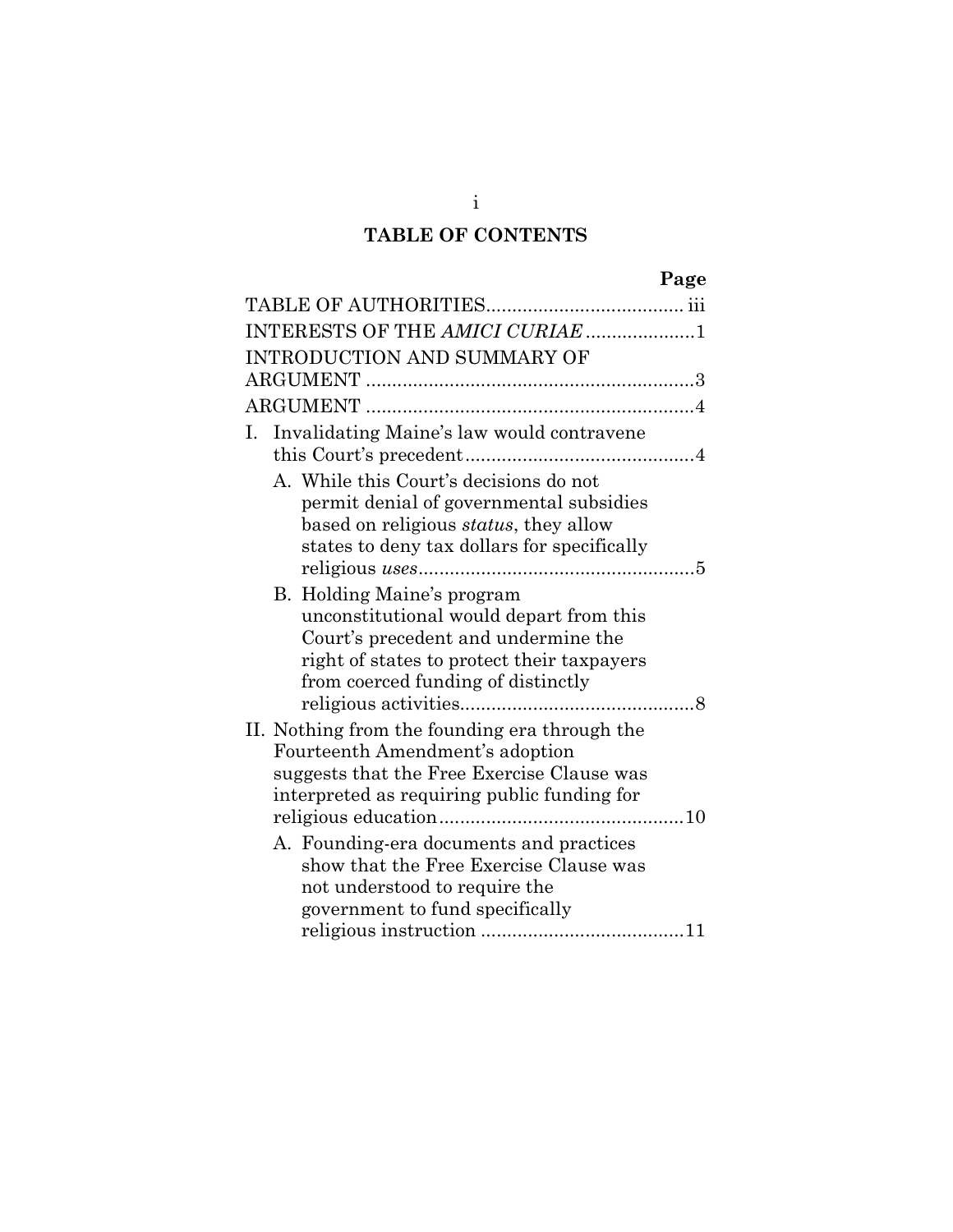# TABLE OF CONTENTS—continued

# Page

| B. Post-founding history through the     |
|------------------------------------------|
| adoption of the Fourteenth Amendment     |
| reinforces that the Free Exercise Clause |
| does not require funding of religious    |
| 2.4                                      |
| C. Isolated examples of governmental     |
| funding for religious instruction do not |
| establish that the practice was or is    |
| required by the Free Exercise Clause29   |
| CONCLUSION                               |

ii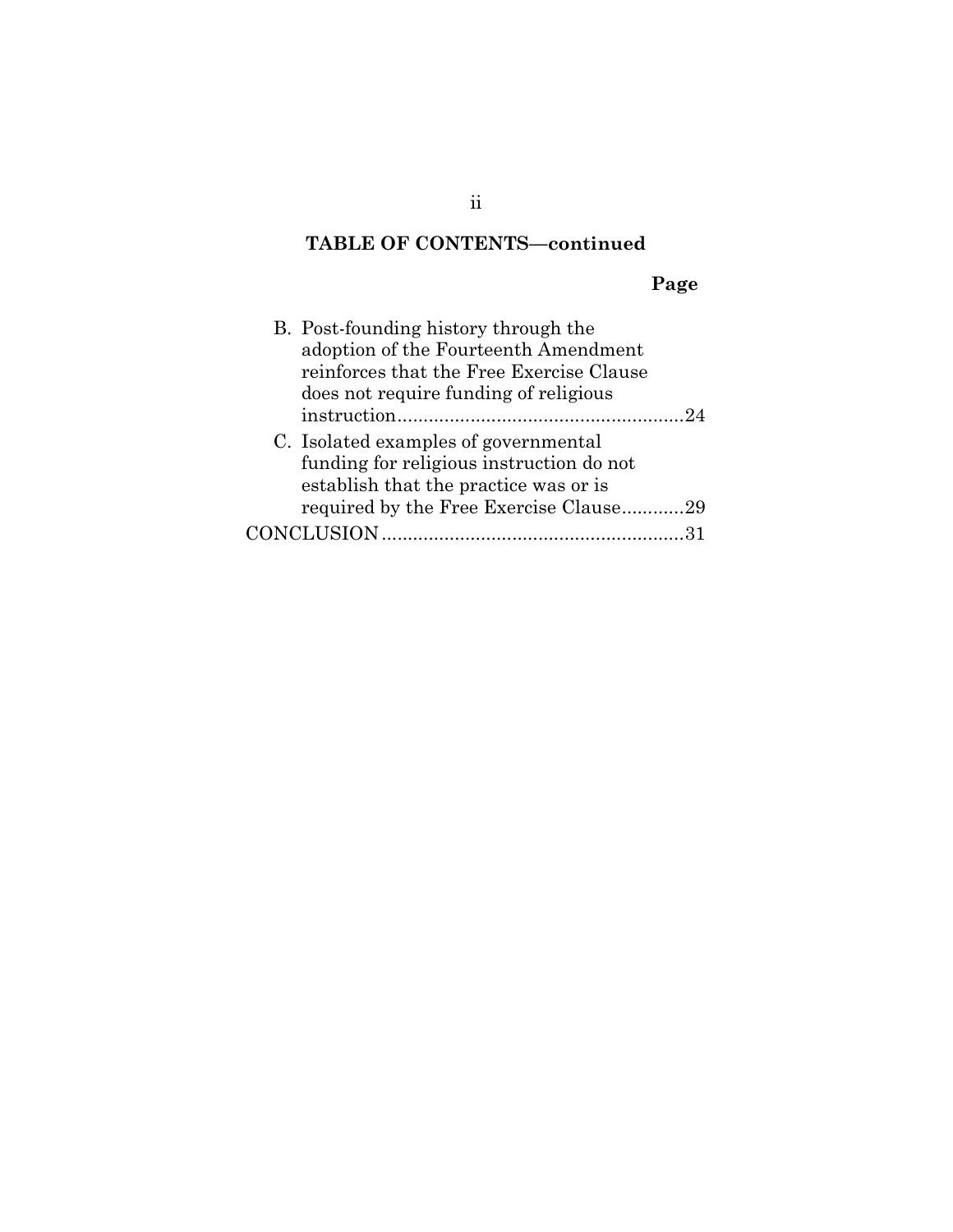# TABLE OF AUTHORITIES

Page(s)

## **CASES**

| Arizona Christian Sch. Tuition Org. v. Winn, |
|----------------------------------------------|
|                                              |
| Bostock v. Clayton Cnty.,                    |
|                                              |
| Bowen v. Kendrick,                           |
|                                              |
| Cantwell v. Connecticut,                     |
|                                              |
| Church of the Lukumi Babalu Aye, Inc. v.     |
| City of Hialeah,                             |
|                                              |
| Cutter v. Wilkinson,                         |
|                                              |
| DaimlerChrysler Corp. v. Cuno,               |
|                                              |
| Espinoza v. Montana Dep't of Revenue,        |
|                                              |
| Everson v. Board of Educ.,                   |
|                                              |
| Flast v. Cohen.                              |
|                                              |
| Hosanna-Tabor Evangelical Lutheran           |
| Church & Sch. v. $EEOC$ ,                    |
|                                              |
| Mueller v. Allen,                            |
|                                              |
| Locke v. Davey,                              |
|                                              |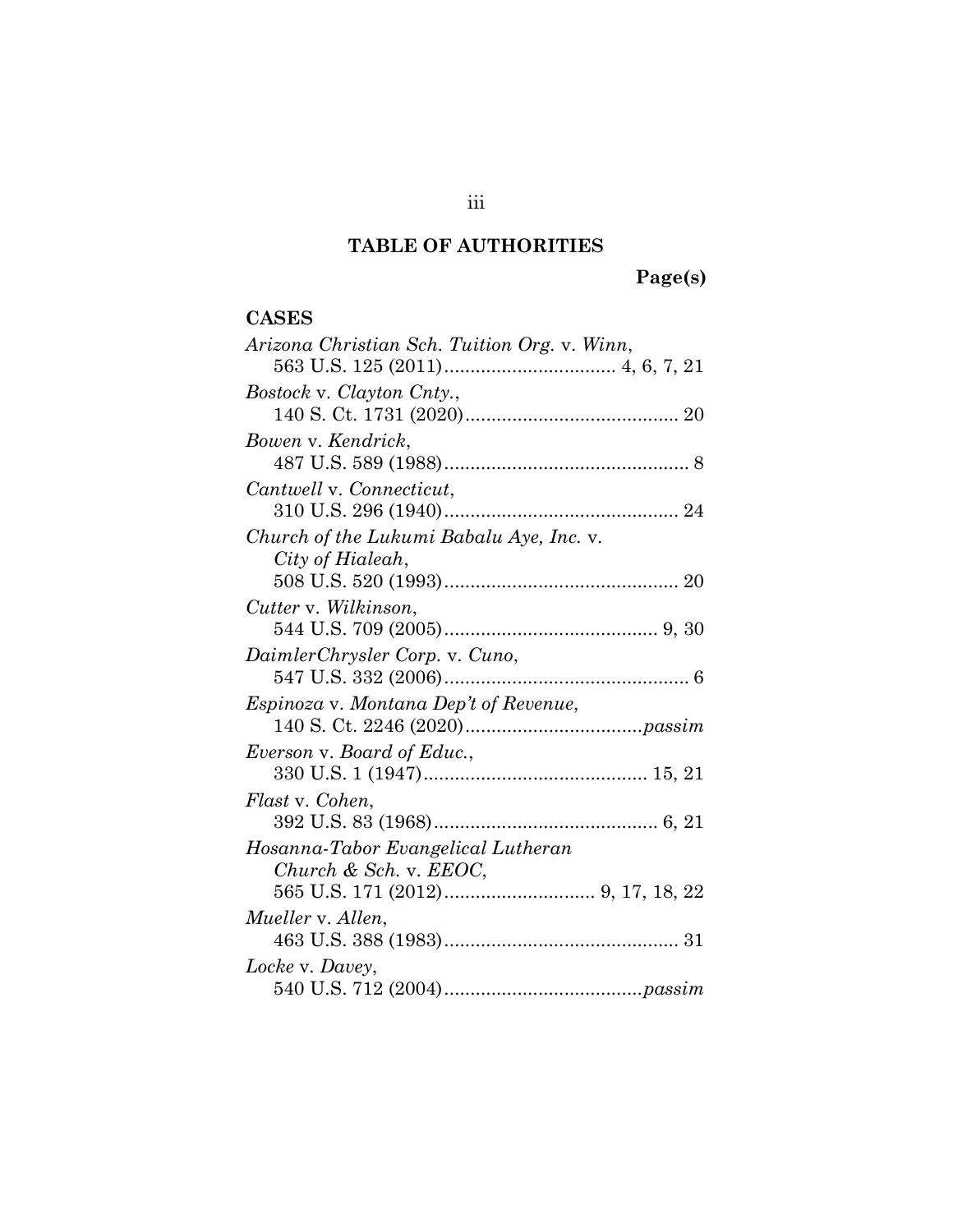# Page(s)

| Marbury v. Madison,                       |  |
|-------------------------------------------|--|
|                                           |  |
| McDonald v. City of Chicago,              |  |
|                                           |  |
| Our Lady of Guadalupe Sch. v.             |  |
| <i>Morrissey-Berru,</i>                   |  |
|                                           |  |
| School Dist. of Abington Twp. v. Schempp, |  |
|                                           |  |
| <i>Trinity Lutheran Church of</i>         |  |
|                                           |  |
| Columbia v. Comer,                        |  |
|                                           |  |
| <i>Wallace v. Jaffree,</i>                |  |
|                                           |  |
| Walz v. Tax Comm'n,                       |  |
|                                           |  |
| Zelman v. Simmons-Harris,                 |  |
|                                           |  |

# **CONSTITUTIONS**

| Conn. Const. of 1776,                        |  |
|----------------------------------------------|--|
|                                              |  |
| Conn. Const. of 1818, https://bit.ly/3pjPYx4 |  |
|                                              |  |
|                                              |  |
| Del. Const. of 1792, art. I, § 1,            |  |
|                                              |  |
| Del. Const. of 1831, art. I, § 1,            |  |
|                                              |  |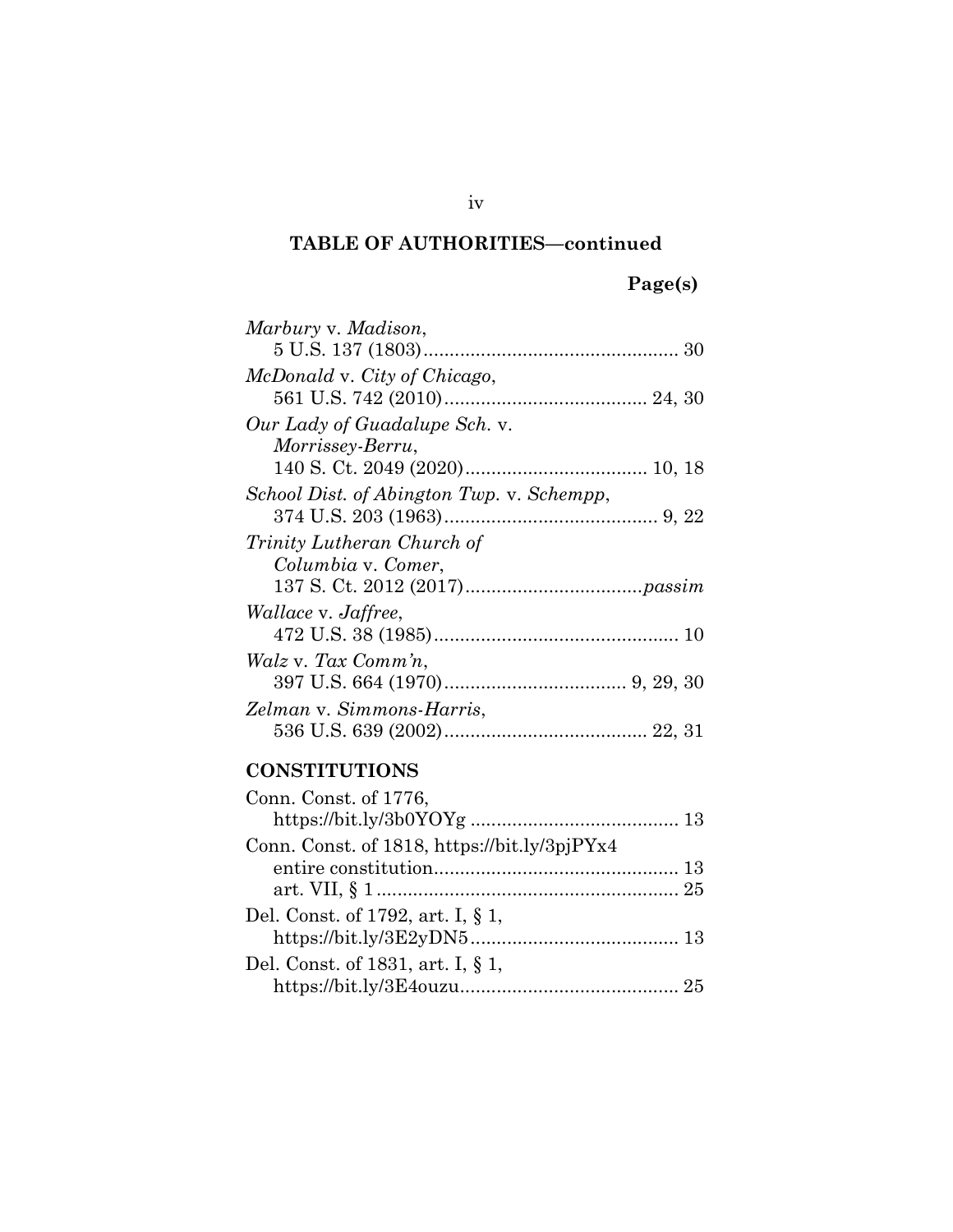# Page(s)

| Ga. Const. of 1777, art. LVI,               |
|---------------------------------------------|
|                                             |
| Ga. Const. of 1798, art. IV, § 10,          |
|                                             |
| Ind. Const. of 1851, https://bit.ly/3m2vOFF |
|                                             |
|                                             |
| Ill. Const. of 1848, art. XIII, $\S 3$ ,    |
|                                             |
| Iowa Const. of 1857, art. I, $\S$ 3,        |
|                                             |
| Kan. Const. of 1859, https://bit.ly/3pqXMgE |
|                                             |
|                                             |
| Ky. Const. of 1792, art. XII, $\S$ 3,       |
|                                             |
| Ky. Const. of 1850, art. XI, $\S$ 1,        |
|                                             |
| Mass. Const. of 1780, pt. I, art. III,      |
|                                             |
| Mass. Const. of 1855, amend. art. XVIII,    |
|                                             |
| Md. Const. of 1776, pt. XXXIII,             |
|                                             |
| Md. Const. of 1867, art. 36,                |
|                                             |
| Me. Const. of 1820, art. I, § 3,            |
|                                             |

v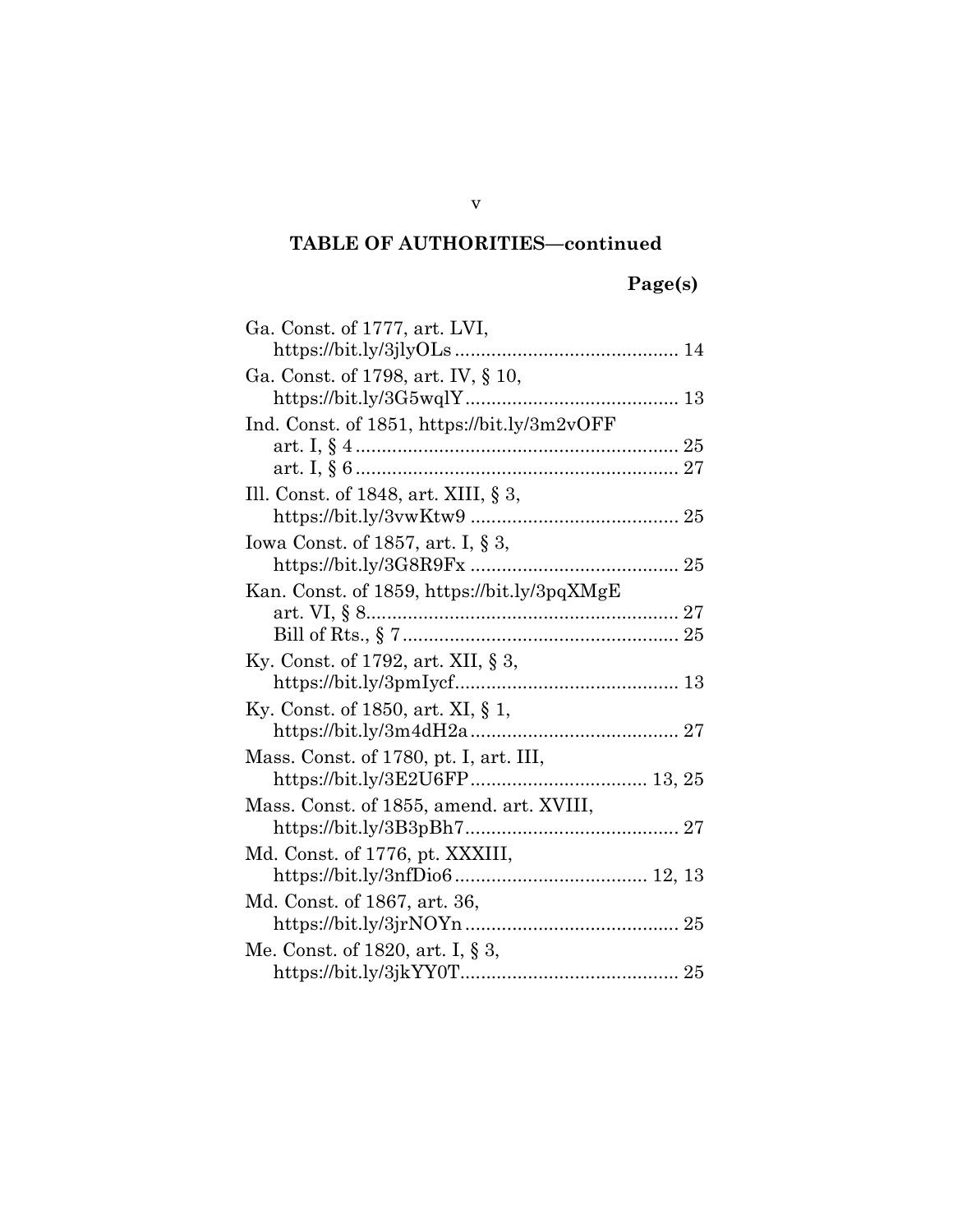# Page(s)

| Mich. Const. of 1835, art. I, $\S$ 5,                                     |
|---------------------------------------------------------------------------|
|                                                                           |
| Mich. Const. of 1850, art. IV, § 39,                                      |
| Minn. Const. of 1857, art. I, § 16,                                       |
|                                                                           |
| Mo. Const. of 1865, art. I, § 10,                                         |
| N.C. Const. of 1776, pt. II, § XXXIV,                                     |
| Neb. Const. of 1866, art. I, § 16,                                        |
| N.H. Const. of 1784, art. I, §§ 5-6,<br>https://bit.ly/3vwRPQ5 12, 13, 14 |
| N.H. Const. of 1792, pt. I, art. 6,                                       |
| N.J. Const. of 1776, art. XVIII,<br>https://bit.ly/3DX28A0  12, 13, 14    |
| N.J. Const. of 1844, art. I, § 3,                                         |
| N.Y. Const. of 1777, pt. XXXVIII,                                         |
| Ohio Const. of 1851, https://bit.ly/3C6nOcf                               |
|                                                                           |
| Or. Const. of 1857, art. I, § 5,                                          |
|                                                                           |
| Pa. Const. of 1776, art. II,                                              |
|                                                                           |

vi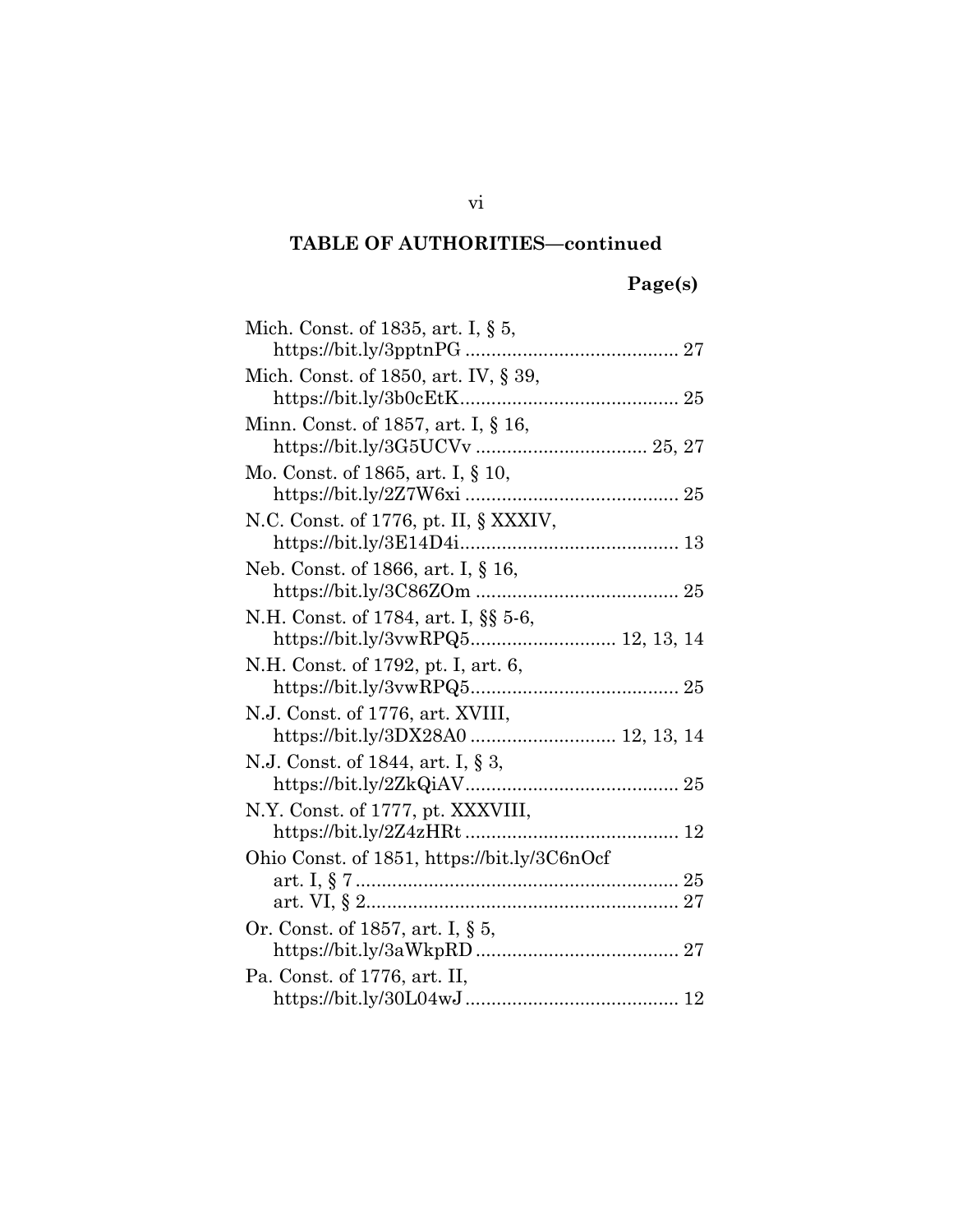# Page(s)

| Pa. Const. of 1790, art. IX, § III,         |
|---------------------------------------------|
| $\frac{https://bit.ly/3Gbp14L13}{$          |
| Pa. Const. of 1838, art. IX, § 3,           |
|                                             |
| R.I. Const. of 1842, https://bit.ly/2ZffgBy |
|                                             |
|                                             |
| Tenn. Const. of 1796, art. XI, § 3,         |
|                                             |
| Tenn. Const. of 1834, art. I, § 3,          |
|                                             |
| Va. Const. of 1864, art. IV, § 15,          |
|                                             |
| Vt. Const. of 1786, ch. I, pt. III,         |
|                                             |
| Vt. Const. of 1793, ch. I, art. III,        |
|                                             |
| W. Va. Const. of 1863, art. II, § 9,        |
|                                             |
| Wis. Const. of 1848, art. I, § 18,          |
|                                             |
|                                             |
| <b>STATUTES</b>                             |
| 1843 N.Y. Laws, ch. 216, § 15,              |
| http://hitly/3mfsK9c<br>27                  |

vii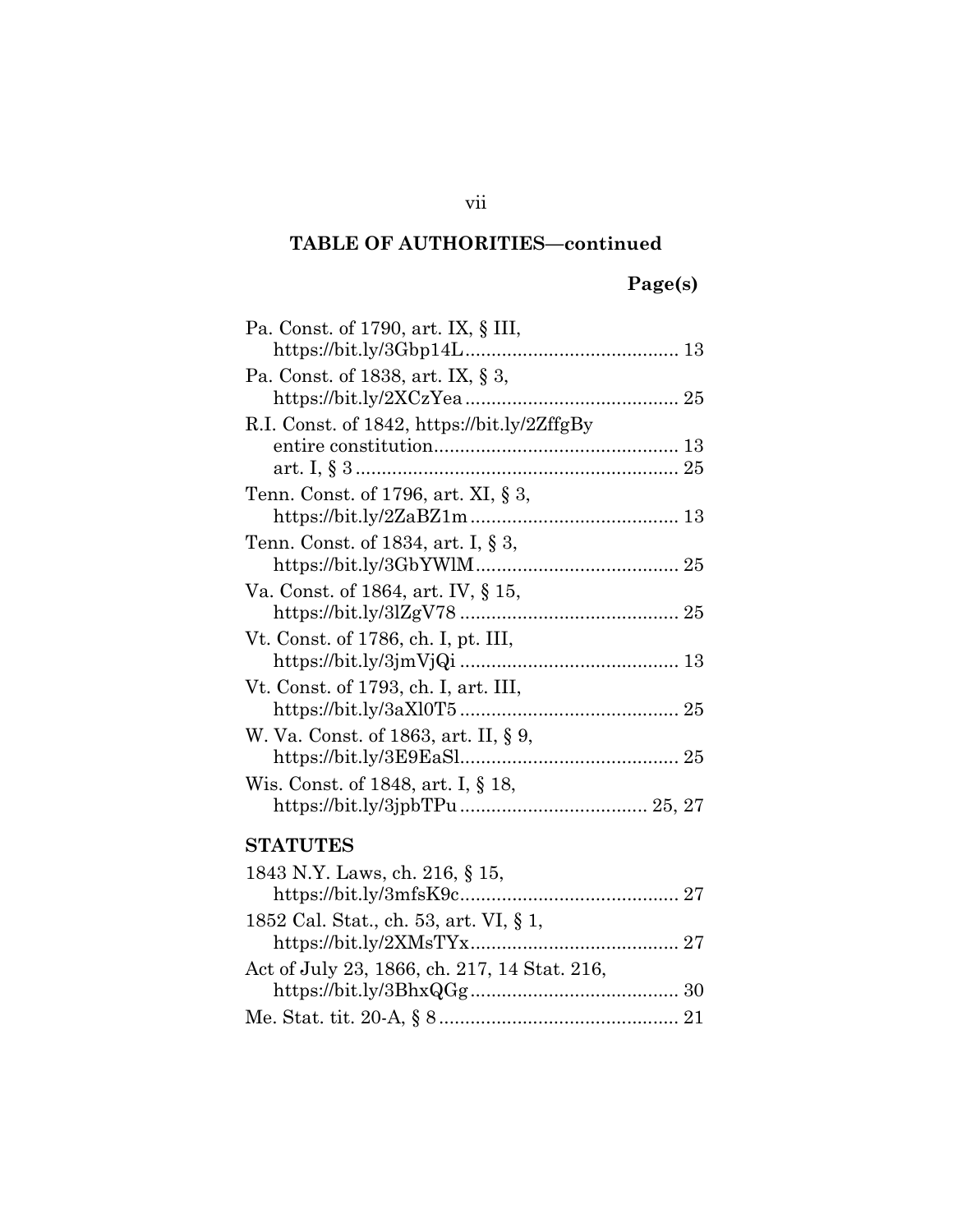# Page(s)

## MISCELLANEOUS

| Thomas E. Buckley, Church and State in              |
|-----------------------------------------------------|
| <i>Revolutionary Virginia: 1776–1787</i> (1977)  16 |
| Catechism of the Catholic Church                    |
|                                                     |
| Charter of Rhode Island and Providence              |
|                                                     |
| Thomas M. Cooley, A Treatise on the                 |
| <b>Constitutional Limitations Which Rest</b>        |
| upon the Legislative Power of the States of         |
| <i>the American Union</i> (1868),                   |
|                                                     |
| Thomas J. Curry, The First Freedoms: Church         |
| and State in America to the Passage of the          |
| <i>First Amendment</i> (1986) 12, 13, 16, 17        |
| Kyle Duncan, Secularism's Laws: State Blaine        |
| Amendments and Religious Persecution,               |
| 72 Fordham L. Rev. 493 (2003)  28                   |
| Noah Feldman, Non-Sectarianism                      |
| Reconsidered, 18 J.L. & Pol. 65 (2002) 26           |
| Steven K. Green, <i>Blaming Blaine</i> :            |
| Understanding the Blaine Amendment and              |
| the No-Funding Principle,                           |
| 2 First Amend. L. Rev. 107 (2003)  28               |
| Steven K. Green, The Bible, the School, and         |
|                                                     |

## viii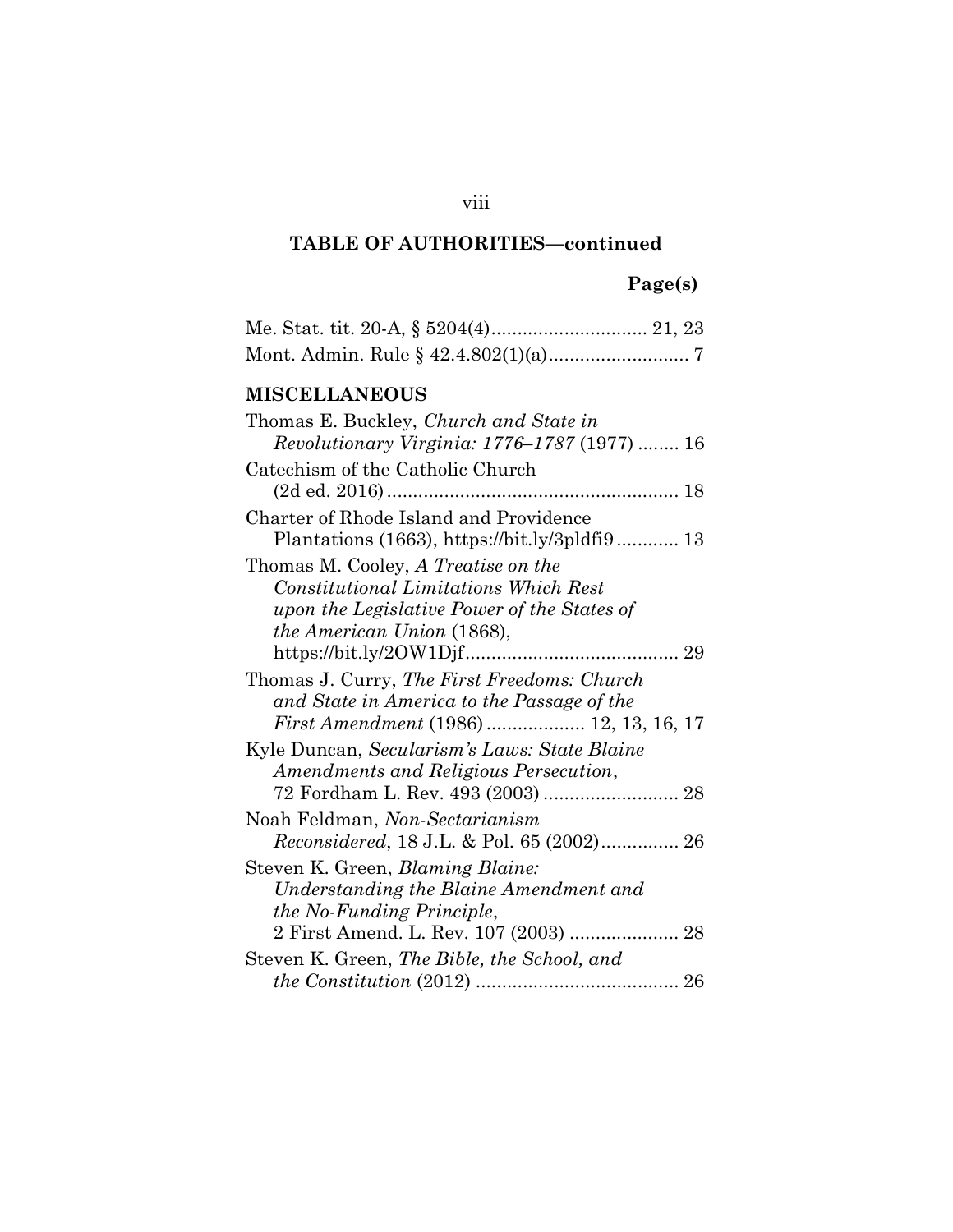# Page(s)

| Patrick Henry, A Bill Establishing a Provision           |
|----------------------------------------------------------|
| for Teachers of the Christian Religion                   |
| $(1784)$ , reprinted in Everson v. Board of              |
|                                                          |
| Thomas Jefferson, The Virginia Statute                   |
| for Establishing Religious Freedom                       |
| $(1786)$ , reprinted in Founding                         |
| the Republic: A Documentary History                      |
|                                                          |
| Lloyd P. Jorgenson, The State and the                    |
| Non-Public School, 1825–1925 (1987) 28                   |
| Carl F. Kaestle, <i>Pillars of the Republic:</i>         |
| Common Schools and American Society,                     |
|                                                          |
| Douglas Laycock, "Nonpreferential" Aid to                |
| Religion: A False Claim About Original                   |
| <i>Intent</i> , 27 Wm. & Mary L. Rev. 875 (1986) 15, 23  |
| John Leland, The Rights of Conscience                    |
| <i>Inalienable</i> (1791), https://bit.ly/3EnBlNq 17, 19 |
| Leonard W. Levy, The Establishment Clause:               |
| Religion and the First Amendment (1986) 24               |
| James Madison, Letter from James Madison                 |
|                                                          |
| James Madison, A Memorial and Remon-                     |
| strance Against Religious Assessments                    |
| (1785), reprinted in Selected Writings                   |
| of James Madison                                         |
|                                                          |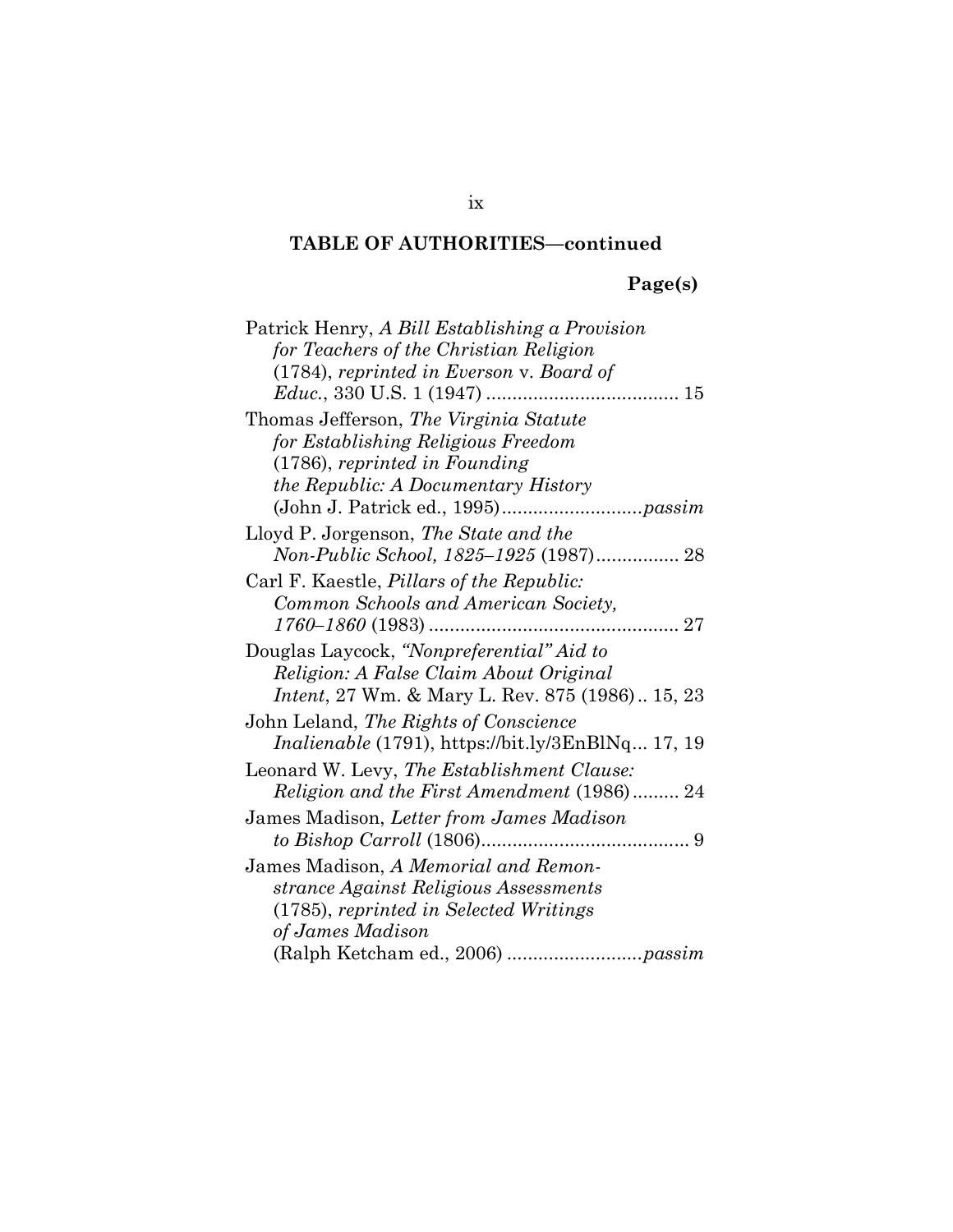Page(s)

| Michael W. McConnell, The Origins                  |
|----------------------------------------------------|
| and Historical Understanding of                    |
| <i>Free Exercise of Religion,</i>                  |
|                                                    |
| The Oregon Constitution and Proceedings            |
| and Debates of the Constitutional                  |
| Convention of 1857                                 |
|                                                    |
| Southern Baptist Convention, Resolution on         |
| the Importance of Christ-Centered                  |
|                                                    |
| Roger Williams, The Bloudy Tenent of               |
| <i>Persecution for Cause of Conscience</i> (1644), |
| reprinted in 3 Complete Writings of Roger          |
| <i>Williams</i> (Samuel L. Caldwell ed., 1963) 13  |
| John Witherspoon, On the Religious, in The         |
| Works of the Reverend John Witherspoon             |
| (John Witherspoon & John Rodgers eds.,             |
|                                                    |

x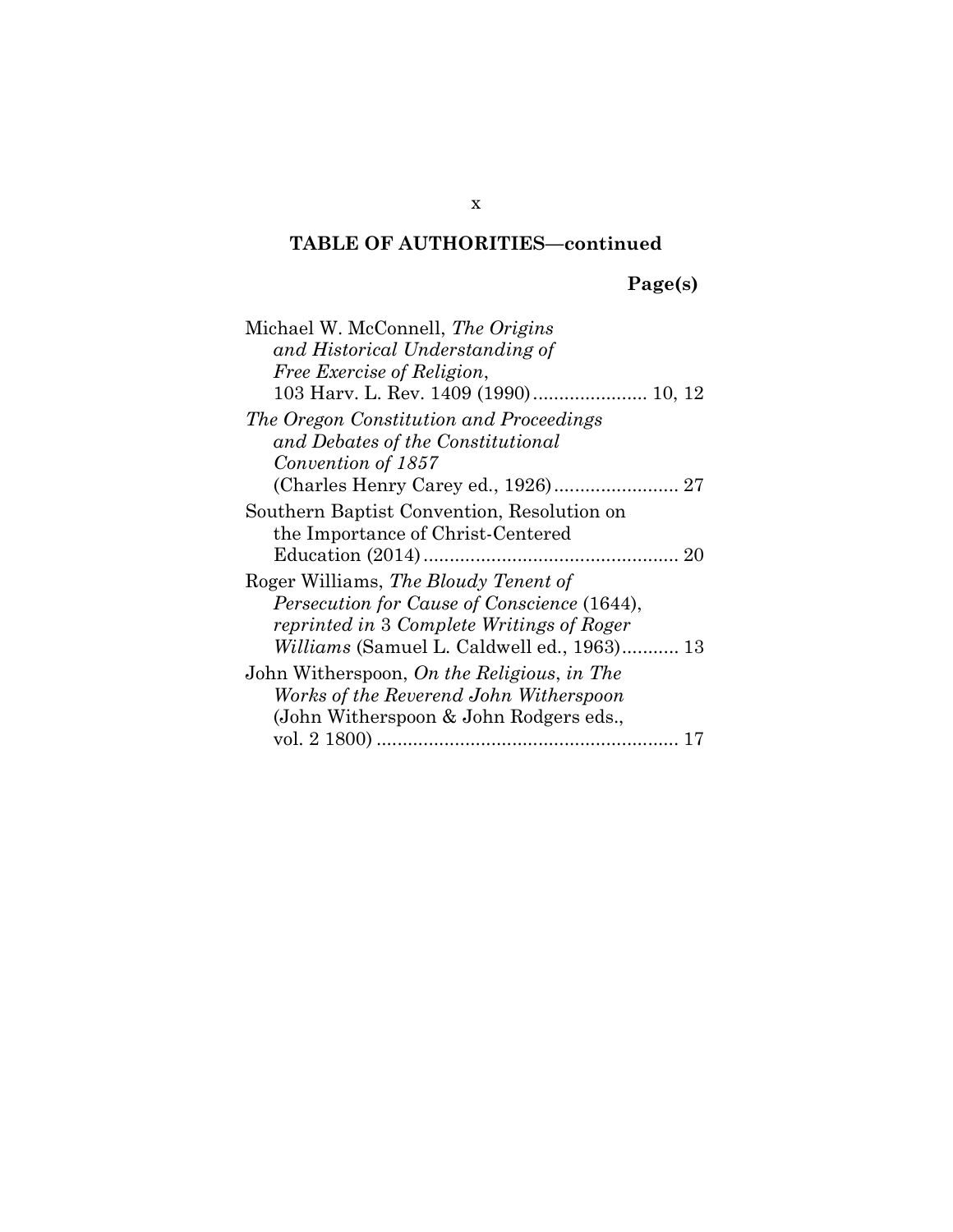### BRIEF OF RELIGIOUS AND CIVIL-RIGHTS AND ORGANIZATIONS AS AMICI CURIAE IN SUPPORT OF RESPONDENTS

### INTERESTS OF THE AMICI CURIAE<sup>1</sup>

Amici are religious and civil-rights organizations that share a commitment to the free exercise of religion and the separation of religion and government. Amici believe that religious freedom flourishes best when religion is funded privately, and that governmental funding of religious activities does a disservice to both government and religion.

The *amici* are:

- Americans United for Separation of Church and State;
- American Civil Liberties Union;
- American Civil Liberties Union of Maine;
- ADL (Anti-Defamation League);
- American Humanist Association;
- Baptist Joint Committee for Religious Liberty;
- Catholics for Choice;
- Central Conference of American Rabbis;
- Evangelical Lutheran Church in America;

<sup>&</sup>lt;sup>1</sup> No counsel for a party authored this brief in whole or in part, and no person other than amici, their members, or their counsel made a monetary contribution to fund the brief's preparation or submission. The parties' letters consenting to the filing of amicus briefs have been filed with the Clerk's office.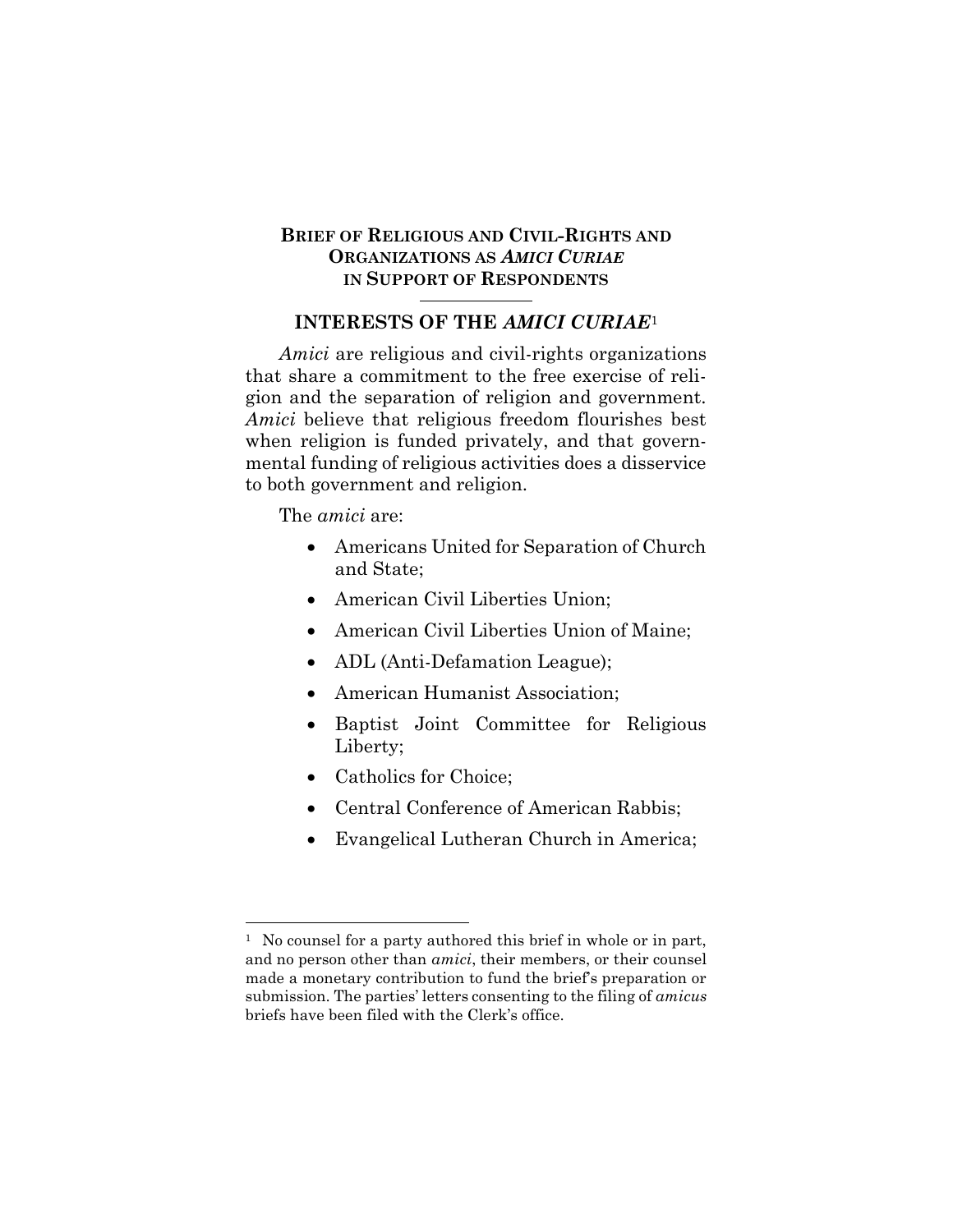- General Synod of the United Church of Christ;
- Global Justice Institute, Metropolitan Community Churches;
- Hindu American Foundation;
- Interfaith Alliance Foundation;
- Jewish Social Policy Action Network;
- Men of Reform Judaism;
- Methodist Federation for Social Action;
- National Council of Jewish Women;
- National Council of the Churches of Christ in the USA;
- People For the American Way;
- Reconstructionist Rabbinical Association;
- Texas Impact;
- The Sikh Coalition;
- Union for Reform Judaism; and
- Women of Reform Judaism.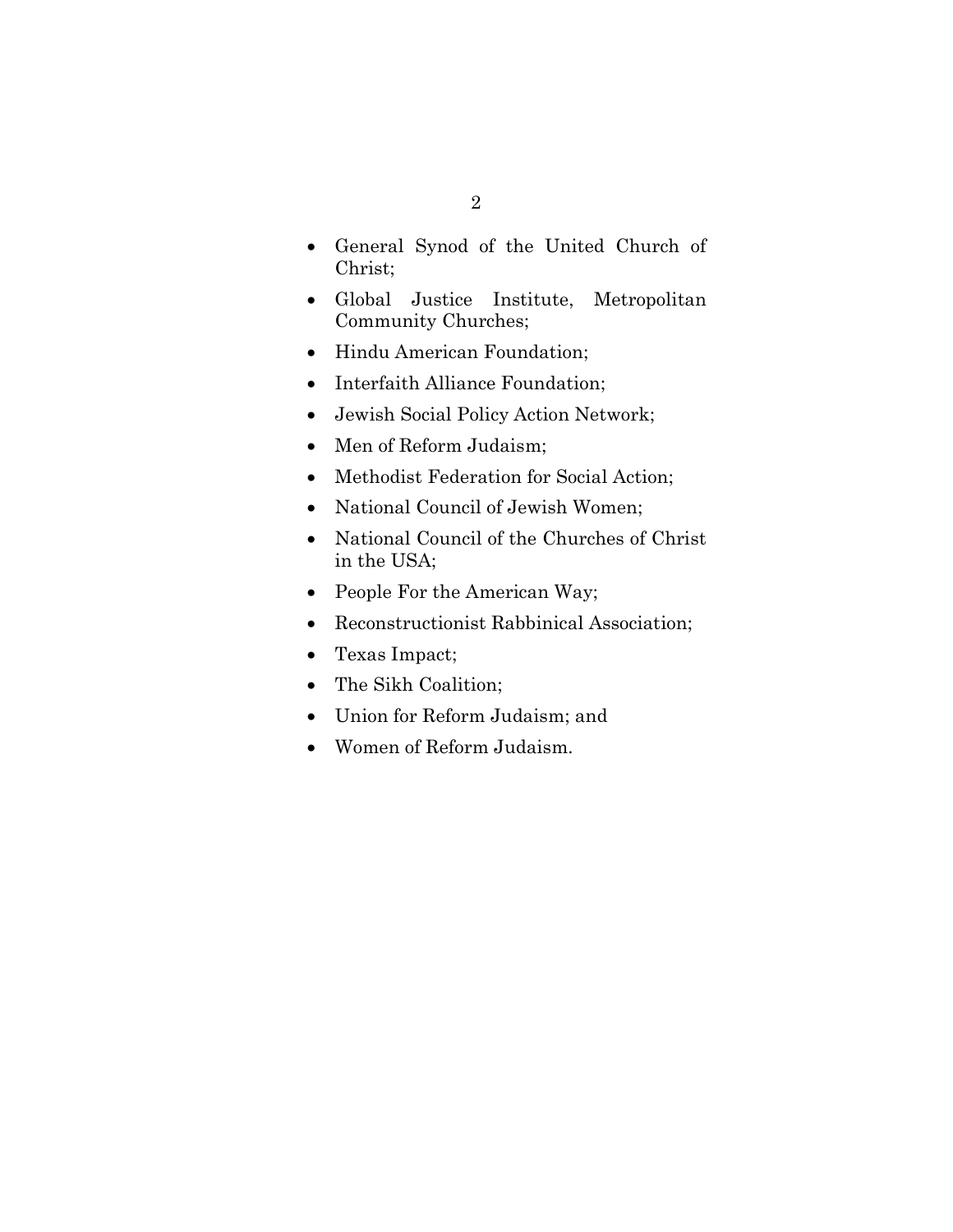### INTRODUCTION AND SUMMARY OF ARGUMENT

In Espinoza v. Montana Department of Revenue, 140 S. Ct. 2246 (2020), this Court held that the Free Exercise Clause prohibited Montana's exclusion of religious schools, "solely because of their religious character," from a program that was designed to aid private education and was funded through voluntary, tax-credit-backed contributions. Id. at 2255 (quoting Trinity Lutheran Church of Columbia v. Comer, 137 S. Ct. 2012, 2021 (2017)). Maine's program here restricts funding based on religious use, not status; it is designed to extend *public* rather than private education; and it is funded by mandatory taxation rather than by tax credits. Petitioners are thus seeking a substantial expansion of Espinoza that would for the first time *require* taxpayers to support a specifically religious activity—religious instruction.

This unwarranted expansion of *Espinoza* would be contrary to the Court's precedent, which has long permitted states to decline to fund distinctly religious activities. See Locke v. Davey, 540 U.S. 712 (2004). And it would contradict the original meaning and purposes of the Free Exercise Clause. Historical evidence, from the founding era through the adoption of the Fourteenth Amendment, makes clear that the Free Exercise Clause does not require states to fund religious instruction—an activity central to the maintenance and growth of ministries—on an equal basis with secular education.

The Free Exercise Clause, rather, respects and reinforces two core antiestablishment principles. First, the state may not "compel" anyone "to furnish contributions of money for the propagation of [religious] opinions which he disbelieves." Thomas Jefferson, The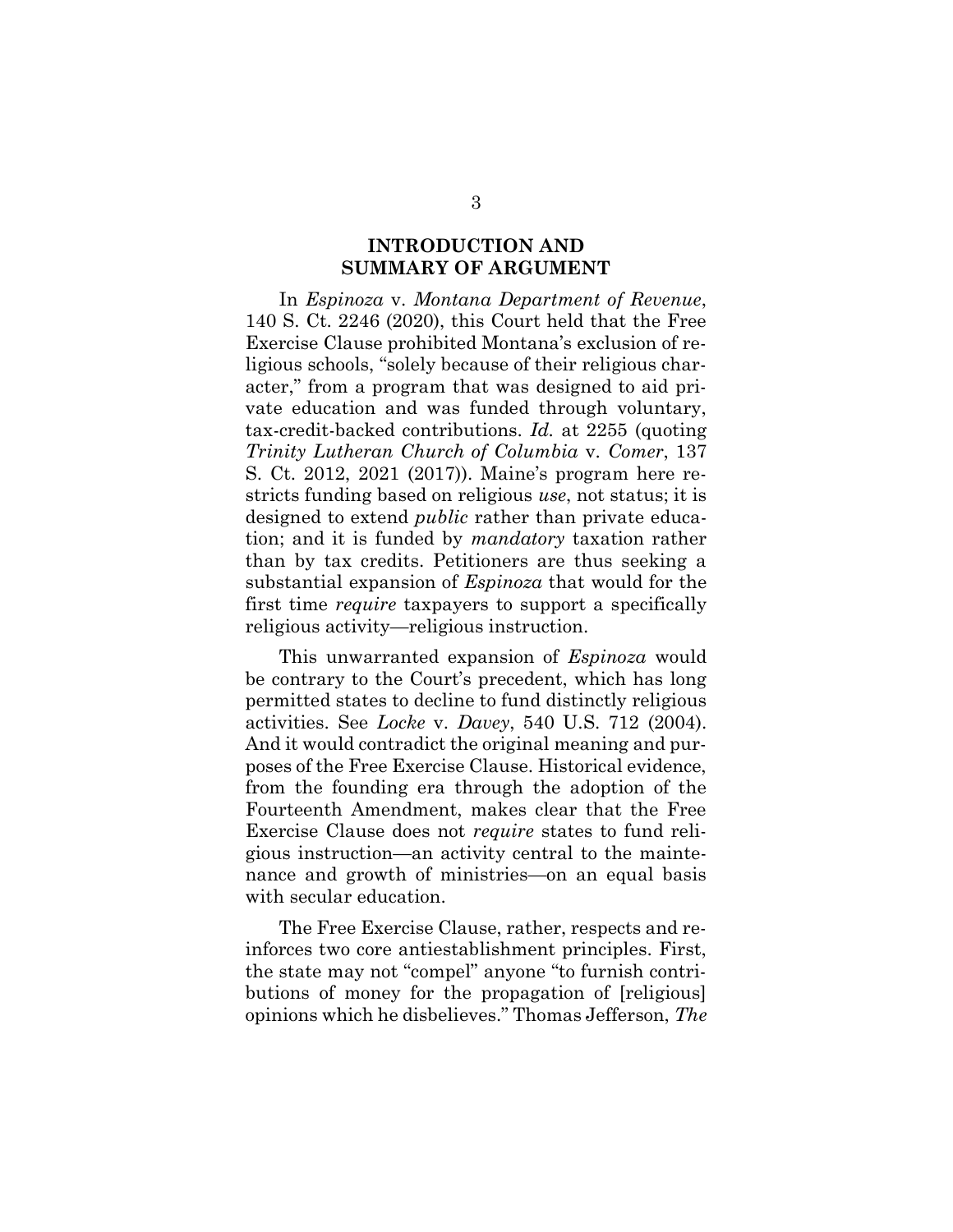Virginia Statute for Establishing Religious Freedom (1786), reprinted in Founding the Republic: A Documentary History 95 (John J. Patrick ed., 1995). Second, government must not be involved in specifically religious activities. See James Madison, A Memorial and Remonstrance Against Religious Assessments ¶¶ 2, 4 (1785), reprinted in Selected Writings of James Madison 21-27 (Ralph Ketcham ed., 2006). Maine's program, which avoids tax funding and governmental sponsorship of distinctly religious activity, thus constitutionally vindicates the long-standing principle that "[t]he Religion \* \* \* of every man must be left to the conviction and conscience of every man"  $(id, \P 1)$ .

### ARGUMENT

### I. Invalidating Maine's law would contravene this Court's precedent.

Over the last two decades, the Court has repeatedly addressed the extent to which the First Amendment permits, prohibits, or requires states to direct funds to religious institutions and for religious uses. See Locke, 540 U.S. 712; Arizona Christian Sch. Tuition Org. v. Winn, 563 U.S. 125 (2011); Trinity Lutheran, 137 S. Ct. 2012; Espinoza, 140 S. Ct. 2246. Read together, the cases affirm Maine's right to protect its taxpayers from coerced funding of religious instruction. Holding Maine's program unconstitutional would disregard this precedent in a manner wholly unsupported by the purposes and history of the Free Exercise Clause.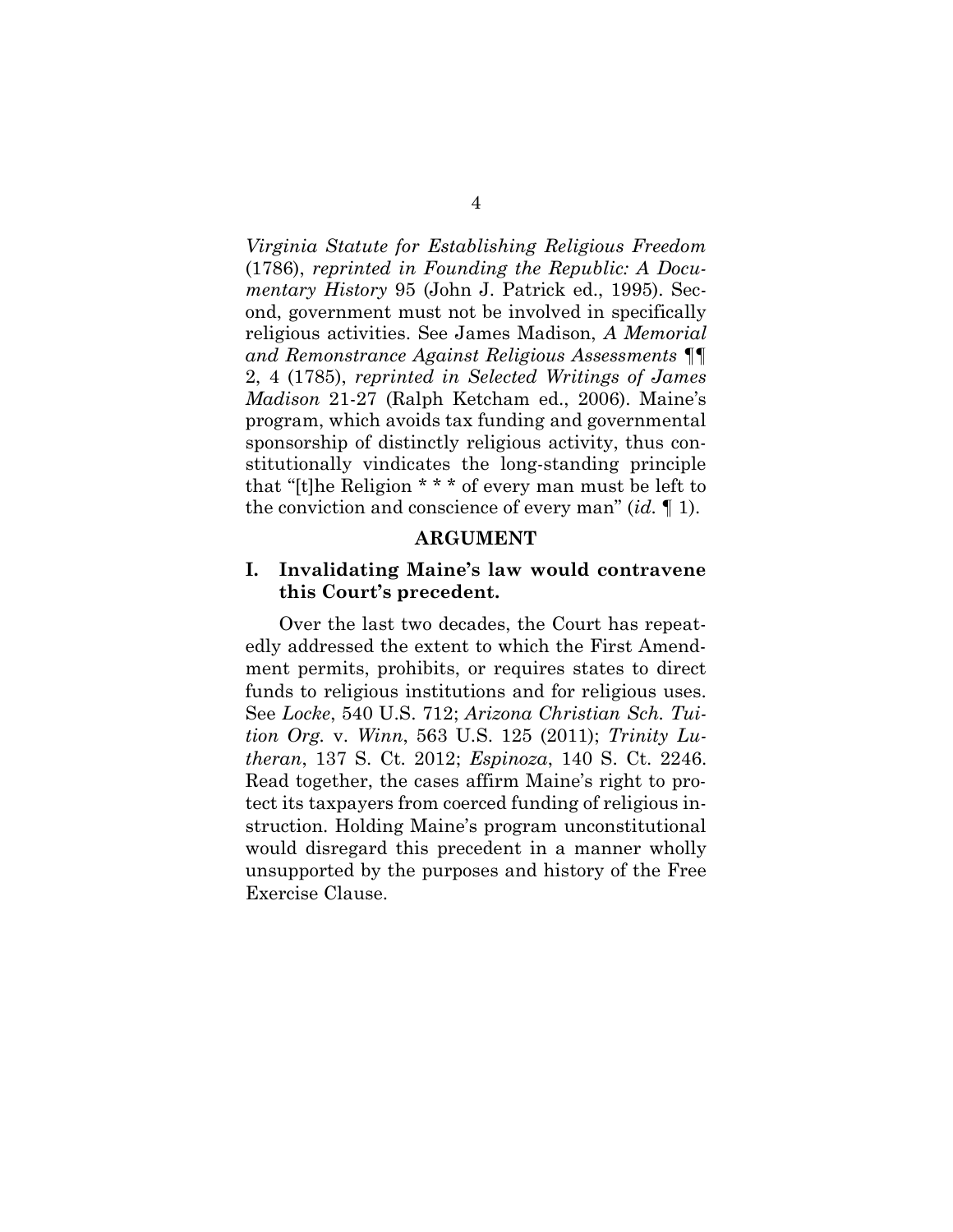### A. While this Court's decisions do not permit denial of governmental subsidies based on religious status, they allow states to deny tax dollars for specifically religious uses.

This Court has long respected the rights of religious persons and institutions to enjoy the full benefits of a civil society free from discriminatory treatment. At the same time, the Court has consistently sought to protect religious dissenters' freedom of conscience and has accordingly recognized the constitutional import of historic antiestablishment interests. The Court also has emphasized the distinctions between use-based and status-based restrictions on public funding, as well as the differences between mandatory and voluntary funding for religious exercise. And the Court has long treasured the maintenance of religious neutrality in public education.

1. Locke v. Davey established that states may deny taxpayer funding for distinctly religious uses. On freeexercise grounds, a college student challenged a Washington State program that prohibited students from using scholarships to "pursu[e] a degree in devotional theology." Locke, 540 U.S. at 717-718. Citing the "historic and substantial state interest" in not using taxpayer funds to support the ministry, this Court upheld Washington's program in a 7-2 decision. Id. at 725. As Chief Justice Rehnquist explained for the Court, while Washington "could, consistent with the Federal Constitution, permit [scholarship recipients] to pursue a degree in devotional theology," the First Amendment did not require the state to do so. Id. at 719. In other words, the program fell within the permissible "play in the joints" between the Free Exercise and Establishment Clauses. Ibid.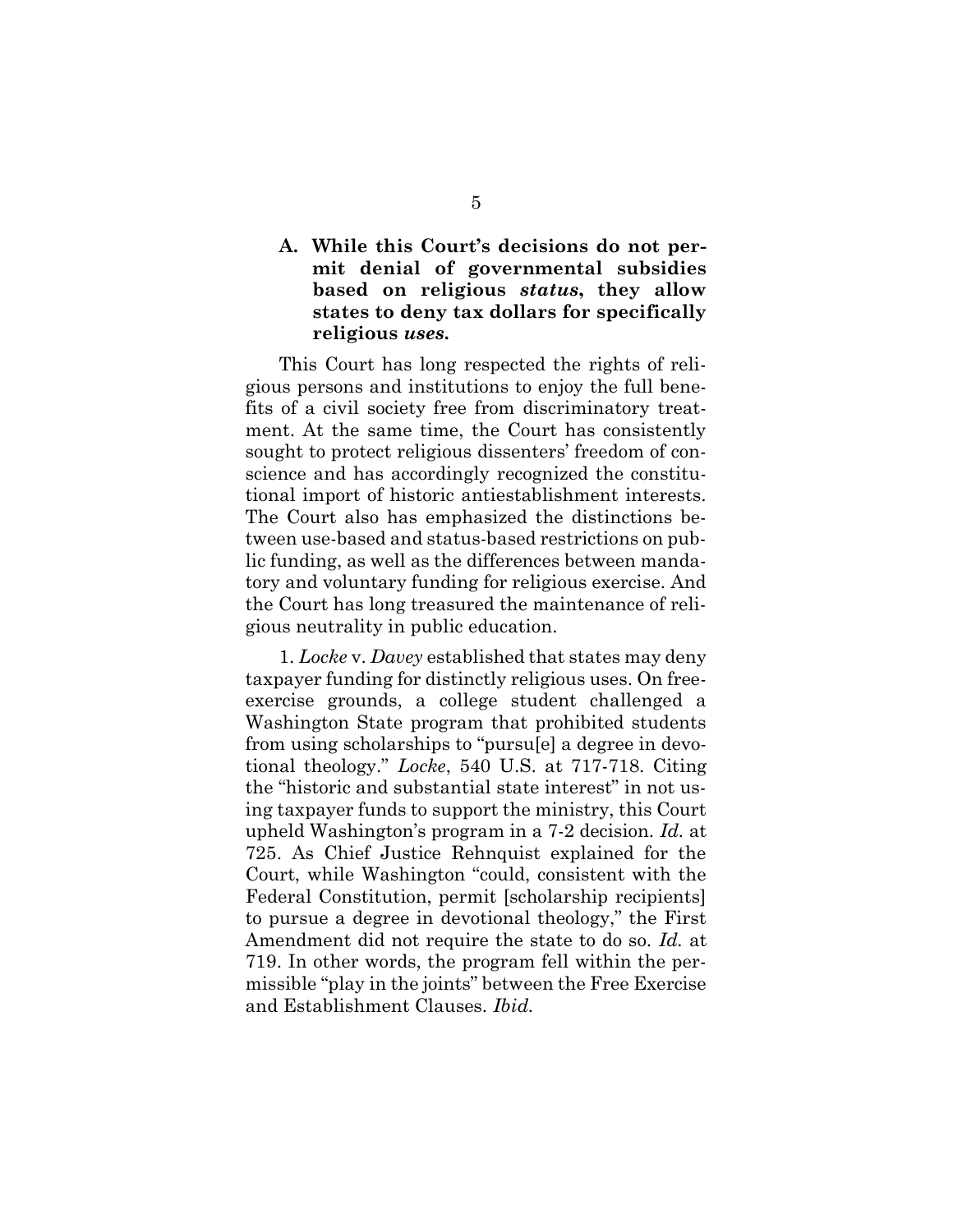2. Flast v. Cohen, 392 U.S. 83 (1968), and Winn highlighted the distinct antiestablishment concerns raised by programs that involve the use of coerced taxpayer funding to support religious education. Flast held that taxpayers have standing, in certain circumstances, to object to governmental spending that supports religious activities. 392 U.S. at 105-106. But, in Winn, taxpayers were denied standing when they challenged a program that provided tax credits for voluntary contributions to school-tuition organizations that used the contributions to provide scholarships at both religious and nonreligious private schools. 563 U.S. at 129-130.

Unlike in Flast, the Winn plaintiffs did not challenge any actual ""extractsion] and spend[ing]' of 'tax money' in aid of religion." Winn, 563 U.S. at 140 (quoting DaimlerChrysler Corp. v. Cuno, 547 U.S. 332, 348 (2006)). When a scholarship program is funded by voluntary contributions that do not pass through the public treasury or intermingle with other state funds, the Court reasoned, the state has not "force[d] a citizen to contribute \* \* \* his property" to support any religion. Id. at 142 (quoting Madison, Memorial and Remonstrance [12]. The Court thus concluded in Winn that while the extraction of tax payments to fund religion forces "dissenter[s] \* \* \* to contribute to an establishment in violation of conscience," similar concerns are not raised by programs that rely on voluntary donations rather than the public treasury. Ibid.

3. This Court's decisions in Trinity Lutheran and Espinoza held that states improperly excluded religious institutions from aid programs because of their religious status, but both cases expressly distinguished programs that denied governmental funds for religious uses. In Trinity Lutheran, the Court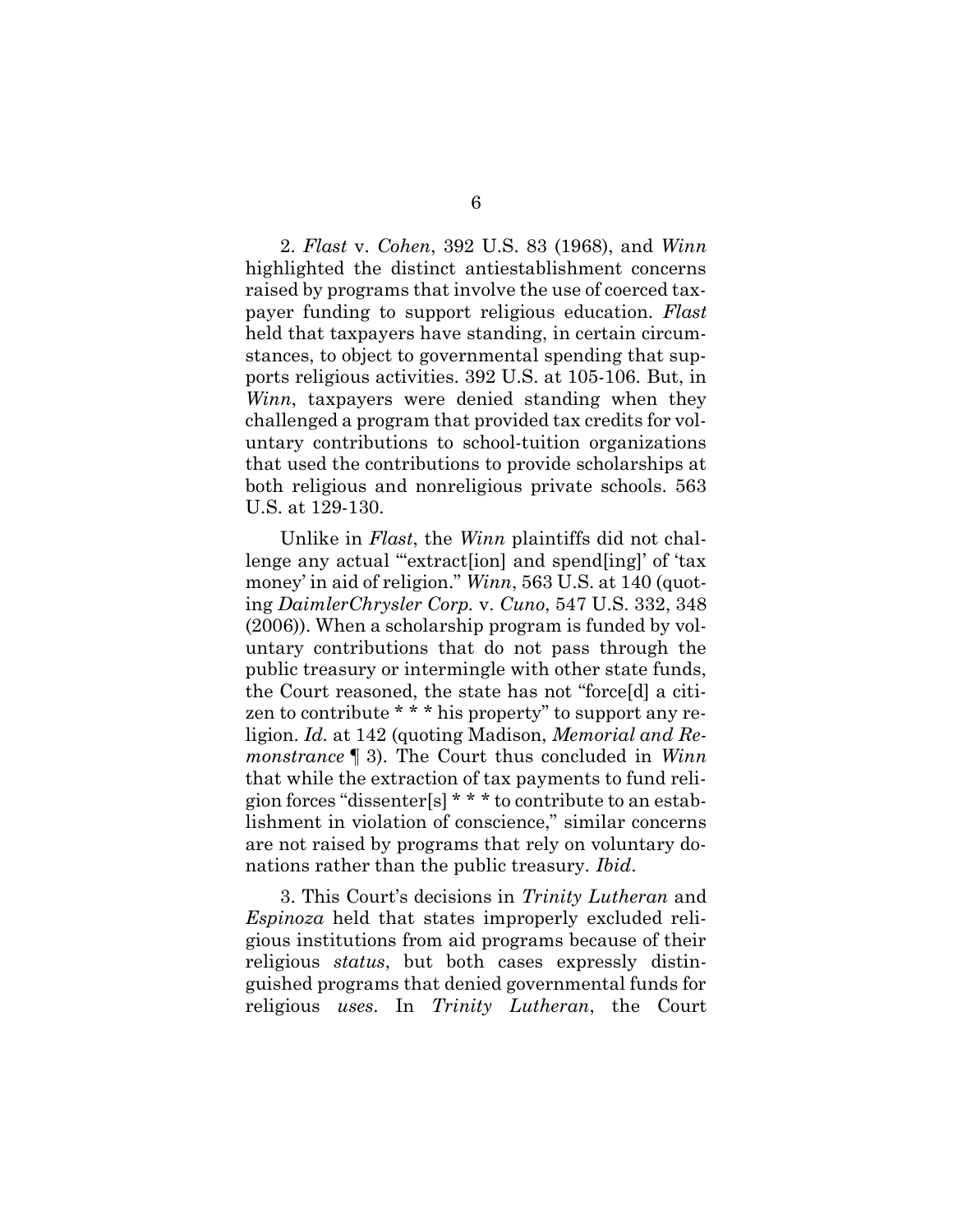invalidated a Missouri policy that "categorically disqualif[ied] churches and other religious organizations" from receiving grants for playground resurfacing. 137 S. Ct. at 2017, 2025. Key to the decision was the fact that Missouri excluded a church that operated a preschool "from a public benefit solely because of [its] religious character," that is, "simply because of what it [was]—a church." Id. at 2021, 2023. Moreover, the preschool's playground was not used for any religious activity. See *id.* at  $2017-2018$ ; *id.* at  $2024$  n.3 (plurality opinion). The Court distinguished Locke based on what the plaintiff there "proposed to do—use the funds to prepare for the ministry." Id. at 2023. The Court stressed in Trinity Lutheran that the case before it "involve[d] express discrimination based on religious identity" and that its decision did not "address religious uses of funding or other forms of discrimination" Id. at 2024 n.3 (plurality opinion) (emphasis added).

In Espinoza, the funding limitation was likewise status-based. Montana had established a Winn-like program that granted tax credits to individuals who voluntarily donated to organizations that awarded scholarships for private-school tuition, but the state limited those scholarships to schools not "controlled in whole or in part by any church, religious sect, or denomination." Espinoza, 140 S. Ct. at 2252 (quoting Mont. Admin. Rule  $\S$  42.4.802(1)(a)). Montana thus barred "religious schools from public benefits solely because of the religious character of the schools." Id. at 2255. Espinoza, like Trinity Lutheran, therefore turned "expressly on religious status and not religious use." Id. at 2256. Espinoza also affirmed, moreover, that "[a] State need not subsidize private education" just because it funds public education. Id. at 2261.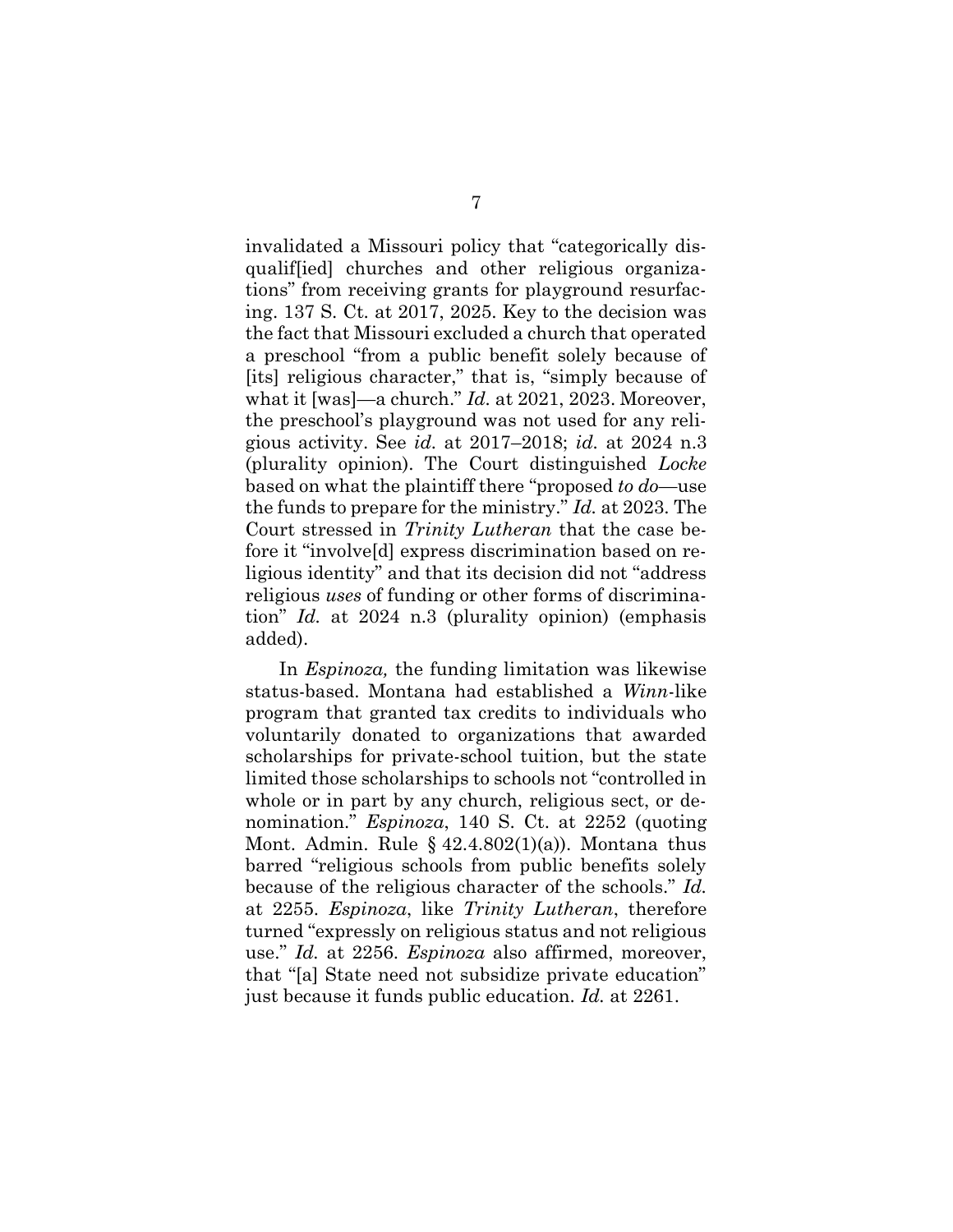Thus, this Court's decisions have drawn three important distinctions. First, while programs based on voluntary contributions do not always implicate states' traditional antiestablishment interest in avoiding coercion of taxpayers to support religion, programs that are funded by mandatory taxes do. Second, while states may not deny general subsidies to institutions solely because of their religious status, states may—and sometimes must (see, e.g., Bowen v. Kendrick, 487 U.S. 589, 621-622 (1988))—decline to provide governmental funding for specifically religious uses. Third, while status-based discrimination in programs intended to support private education is prohibited, a state's funding of public education does not require it to fund religious or other private education at all. Here, Maine permissibly sought to vindicate its state interests by limiting the use of taxpayer funds in a public-education program to nonreligious activities.

B. Holding Maine's program unconstitutional would depart from this Court's precedent and undermine the right of states to protect their taxpayers from coerced funding of distinctly religious activities.

Maine's program differs from the one in *Espinoza* in three critical ways. First, Maine defines schools' eligibility based on the uses to which program funds will be put rather than the religious or nonreligious identity of the funded entity. See Pet. App. 34-39. Second, Maine's program is financed through coercive tax levies rather than through voluntary contributions. See Pet. App. 4-5. Third, the program is designed to provide an essentially public education, not to subsidize or promote private education. See Pet. App. 5.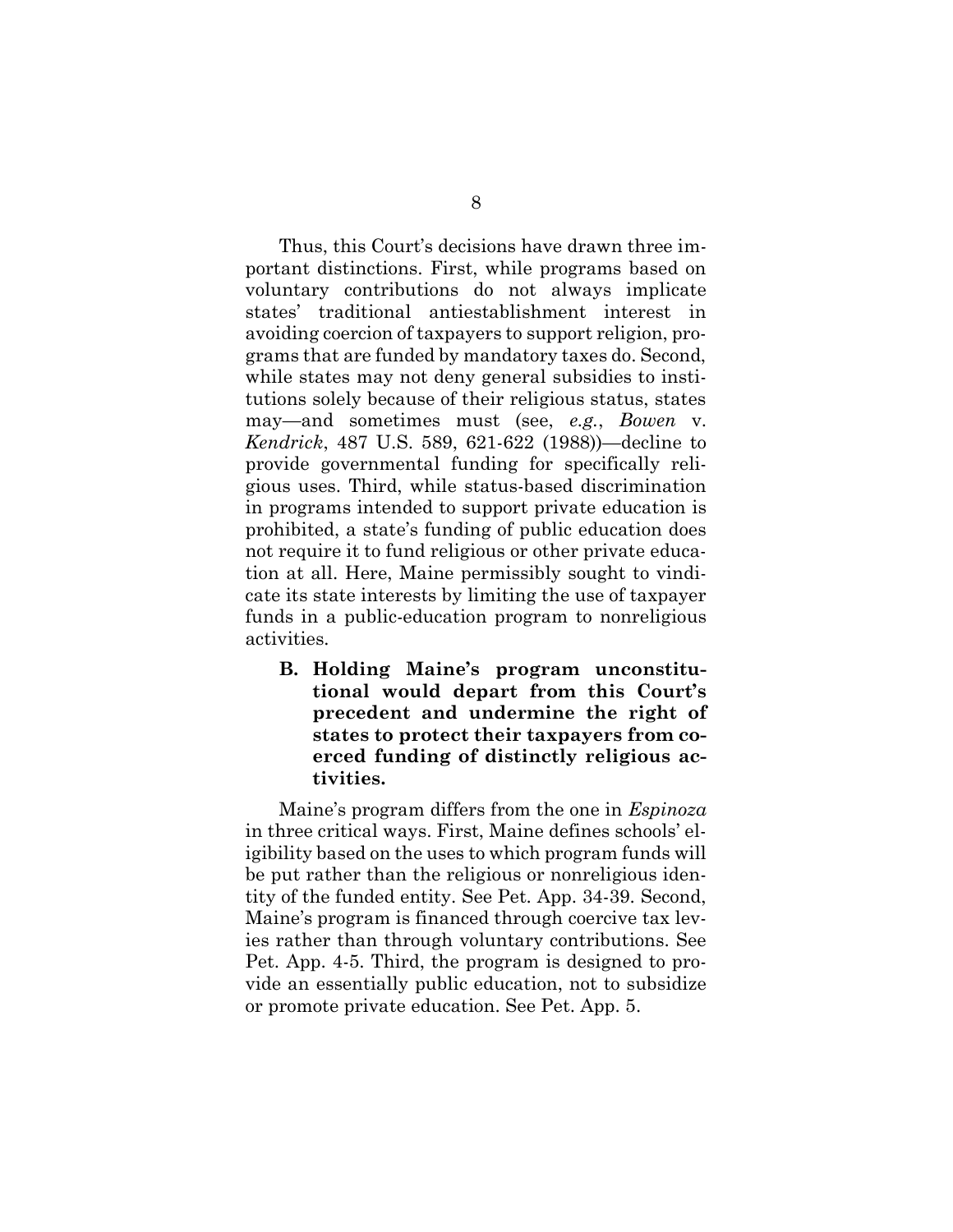Requiring Maine to fund religious instruction here would eliminate the distinction between impermissibly discriminating against a religious institution based on its status and permissibly choosing not to provide taxpayer funds for specifically religious uses. See Trinity Lutheran, 137 S. Ct. at 2024 n.3 (plurality opinion); Espinoza, 140 S. Ct. at 2255-2256. It would run roughshod over Maine's pursuit of its "historic and substantial" antiestablishment interest (Locke, 540 U.S. at 725) in avoiding tax funding of religious teaching. And, in a program designed to extend Maine's public-education system, it would force the state to become involved with the ""entirely ecclesiastical' matter" (Hosanna-Tabor Evangelical Lutheran Church & Sch. v. EEOC, 565 U.S. 171, 184 (2012) (quoting James Madison, Letter from James Madison to Bishop Carroll (1806))) of religious instruction, despite Maine's understanding that such instruction is a fundamentally religious activity in which the state should not participate (Madison, Memorial and Remonstrance ¶ 1; see also, e.g., School Dist. of Abington Twp. v. Schempp, 374 U.S. 203, 224-227 (1963)).

What is more, a decision in favor of petitioners would cause little, if anything, to be left of the "play in the joints" that has long defined the relationship between the two Religion Clauses and governed the spheres of permissible state action. See, e.g., Locke, 540 U.S. at 719 ("[T]here are some state actions permitted by the Establishment Clause but not required by the Free Exercise Clause."); Cutter v. Wilkinson, 544 U.S. 709, 719 (2005); Walz v. Tax Comm'n, 397 U.S. 664, 669 (1970). While that "play in the joints" cannot justify discrimination based on religious status (see Espinoza, 140 S. Ct. at 2255-2256), the clauses should not be treated as inevitably in conflict and read to eliminate the space between them. Rather, the two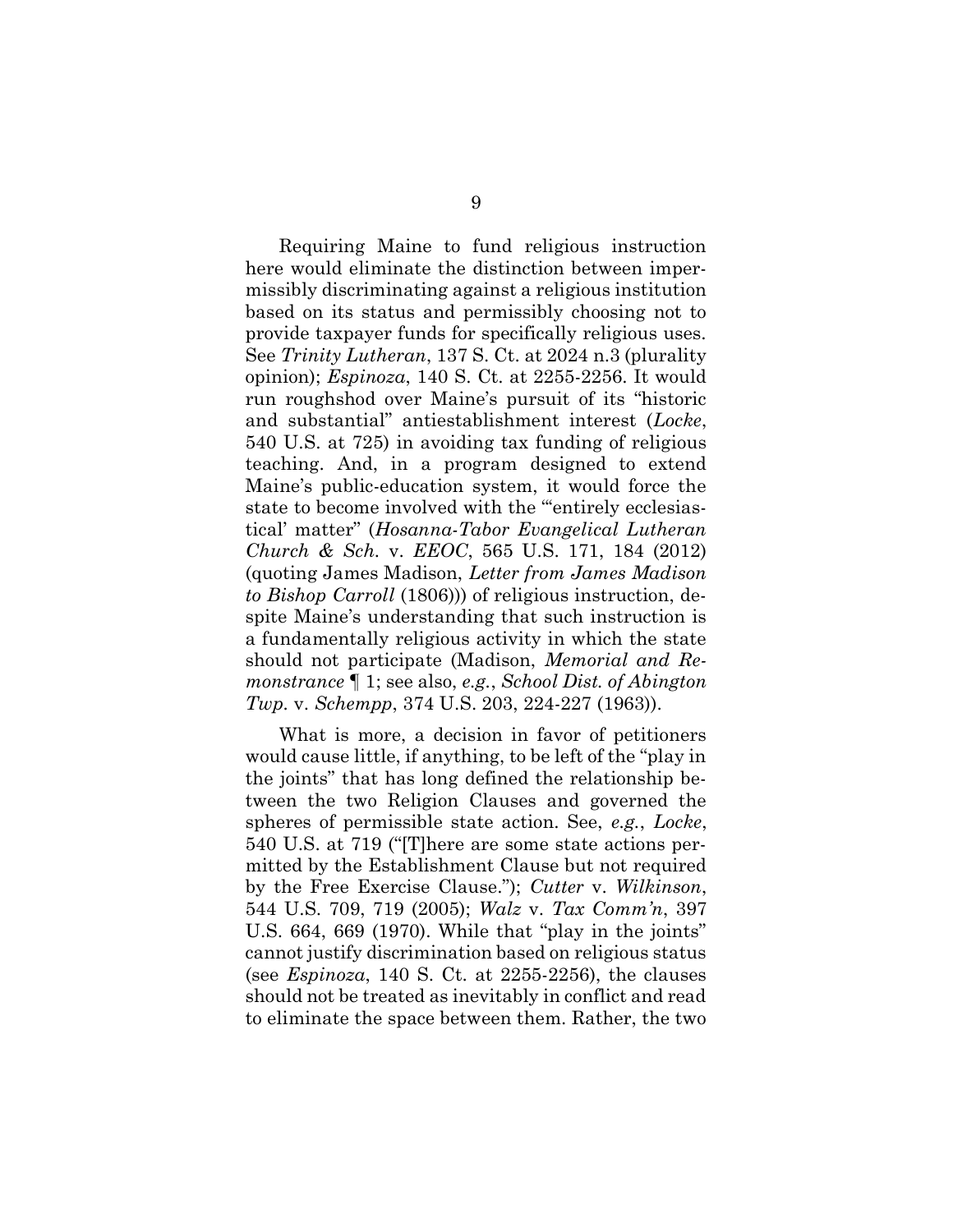clauses have a "common purpose"—"to secure religious liberty"—and work together toward the pursuit of that fundamental goal. See Wallace v. Jaffree, 472 U.S. 38, 68 (1985) (O'Connor, J., concurring in the judgment). Maine's program, which accurately recognizes that religious instruction plays a critical role for faith communities and is significantly different from secular education (see Our Lady of Guadalupe Sch. v. Morrissey-Berru, 140 S. Ct. 2049, 2064-2066 (2020)), respects religion's singular treatment in the constitutional order and the purposes of the Religion Clauses.

This Court's precedent accordingly supports the constitutionality of Maine's program. Maine permissibly chose, in a program intended to further public education, to prohibit the use of coerced taxpayer funds for religious instruction. It did not discriminate based on religious status.

II. Nothing from the founding era through the Fourteenth Amendment's adoption suggests that the Free Exercise Clause was interpreted as requiring public funding for religious education.

Relevant historical records—from the founding era through the adoption of the Fourteenth Amendment, the basis of the Free Exercise Clause's incorporation against the states—demonstrate that the Clause was never intended to prohibit programs like Maine's.<sup>2</sup>

<sup>2</sup> Historical analysis is important here, given the ambiguities in the text of the Free Exercise Clause. Cf. Michael W. McConnell, The Origins and Historical Understanding of Free Exercise of Religion, 103 Harv. L. Rev. 1409, 1485-1486 (1990) (noting difficult interpretive issues concerning the Free Exercise Clause's text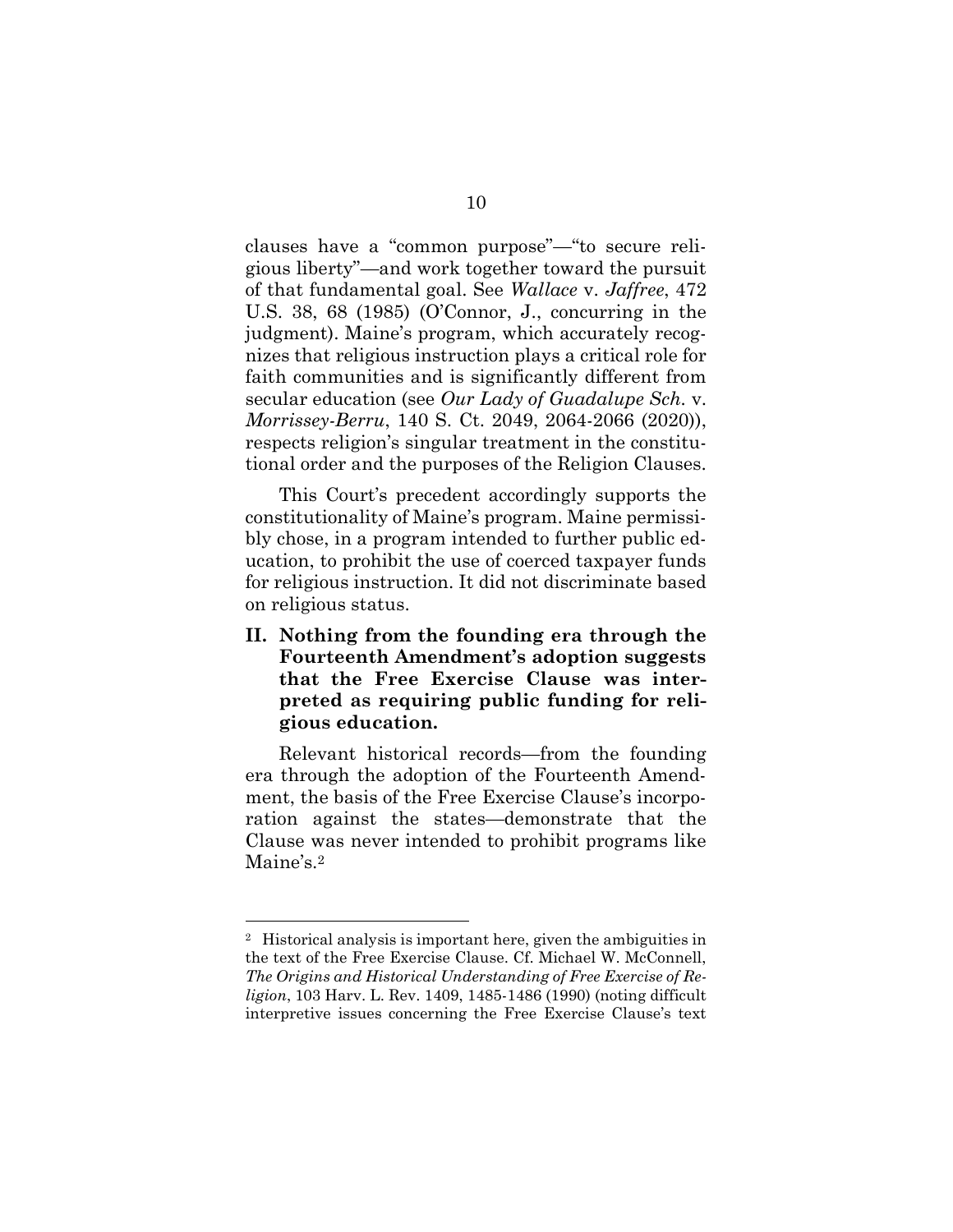Indeed, the Clause was based on previously enacted state constitutional provisions, some of which expressly forbade public aid for religious instruction. Maine's program—which is financed by taxpayer dollars—implicates founding-era concerns about state support for religious teaching in a way that the voluntarily funded program in Espinoza did not. And those concerns are significant, as they were for the Founders, even where private decisions by individual parents affect the specific allocation of state funds.

Post-founding history through the passage of the Fourteenth Amendment only strengthens the conclusion that Maine's program is constitutional. After the Bill of Rights' ratification, most new states that joined the Union enacted constitutional provisions prohibiting compelled taxpayer support for religious instruction, and states that had originally funded religious teaching stopped that practice. Isolated examples of state funding for religious education do not demonstrate that such funding was required at the time, or that a program like Maine's would have been viewed as unconstitutional in the eighteenth or nineteenth centuries. Maine's program should not be held unconstitutional today.

A. Founding-era documents and practices show that the Free Exercise Clause was not understood to require the government to fund specifically religious instruction.

1. Because "Americans in 1789 largely believed that issues of Church and State had been satisfactorily settled by the individual states," state

and relying partially on "context" to untangle the Clause's meaning).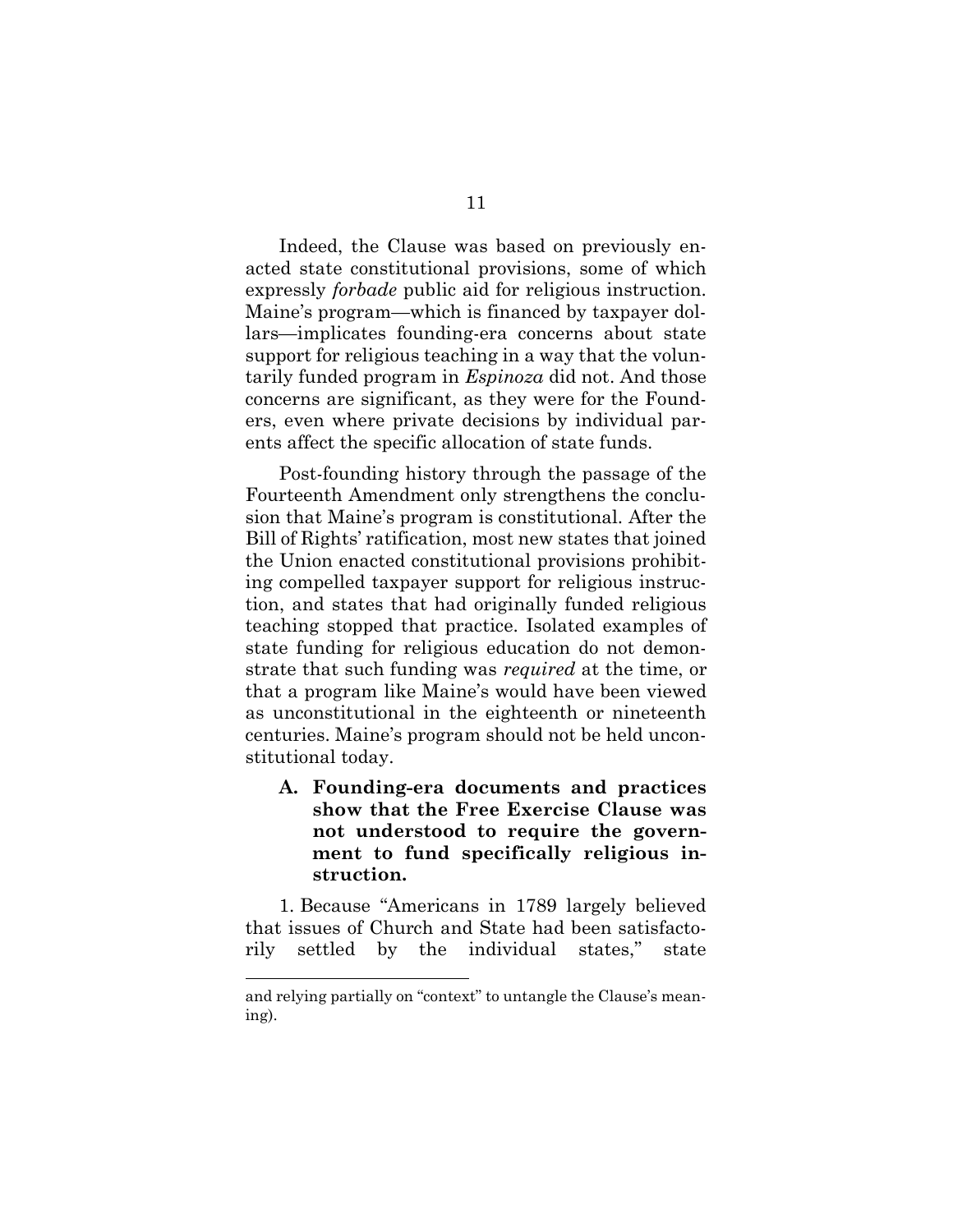constitutions guided the drafting of the federal Bill of Rights. See Thomas J. Curry, The First Freedoms: Church and State in America to the Passage of the First Amendment 193-194 (1986). There is widespread agreement that "the free exercise clause at the federal level" was "modeled on free exercise provisions in the various state constitutions." Michael W. McConnell, The Origins and Historical Understanding of Free Exercise of Religion, 103 Harv. L. Rev. 1409, 1485 (1990).

Understanding the federal Free Exercise Clause, therefore, starts with the state constitutional clauses on which it was based. Those constitutions used various formulations to protect religious freedom. Some forbade anyone's being "molested \* \* \* on account of his religious persuasion or profession, or for his religious practice." Md. Const. of 1776, pt. XXXIII, https://bit.ly/3nfDio6; see also, e.g., N.H. Const. of 1784, art. I, § 5, https://bit.ly/3vwRPQ5. Others protected rights of "conscience." E.g., N.J. Const. of 1776, art. XVIII, https://bit.ly/3DX28A0. Still others contained the "free exercise" phrasing later used in the federal First Amendment. E.g., Pa. Const. of 1776, art. II, https://bit.ly/30L04wJ.<sup>3</sup>

Regardless of the exact language that they used to protect against encroachments on religious freedom, many founding-era state constitutions explicitly viewed compelled support for religion—especially religious instruction and ministry—as antithetical to that fundamental freedom. Twelve states—Vermont and each of the original colonies except Rhode Island

<sup>3</sup> Some states combined several of these phrases to express the religious-freedom ideal. See, e.g., N.Y. Const. of 1777, pt. XXXVIII, https://bit.ly/2Z4zHRt (characterizing "the free exercise and enjoyment of religious profession and worship" as a guarantee of "liberty of conscience").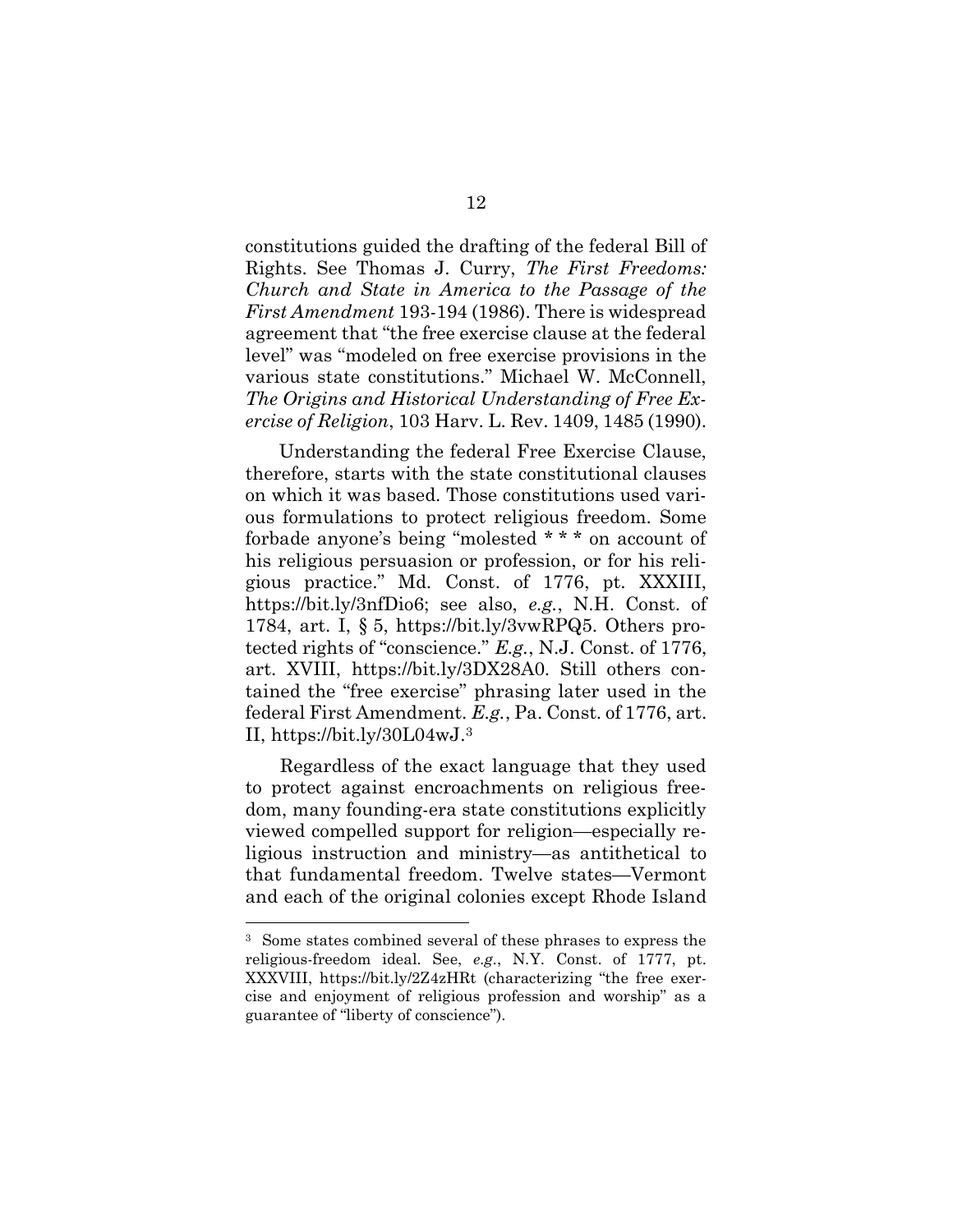and Connecticut4—had full written constitutions by the 1791 ratification of the Bill of Rights. Seven of those included provisions barring compelled support for any particular ministry;<sup>5</sup> four more (including the constitutions of newly admitted Kentucky and Tennessee) would feature similar clauses by the turn of the century.6 Under all these provisions, the rights to freedom of conscience, to be free from molestation for

<sup>4</sup> Connecticut technically enacted a constitution in 1776, but it was a one-page document that continued a 1662 charter as the law in force in the state. See Conn. Const. of 1776, https://bit.ly/3b0YOYg. Connecticut's first full written constitution was ratified in 1818. See Conn. Const. of 1818, https://bit.ly/3pjPYx4.

<sup>5</sup> Md. Const. of 1776, pt. XXXIII; N.J. Const. of 1776, art. XVIII; N.C. Const. of 1776, pt. II, § XXXIV, https://bit.ly/3E14D4i; Mass. Const. of 1780, pt. I, art. III, https://bit.ly/3E2U6FP; N.H. Const. of 1784, art. I, §§ 5-6; Vt. Const. of 1786, ch. I, pt. III, https://bit.ly/3jmVjQi; Pa. Const. of 1790, art. IX, § III, https://bit.ly/3Gbp14L. While Rhode Island did not enact a state constitution until 1842 (see R.I. Const. of 1842, https://bit.ly/2ZffgBy), it had followed a strong tradition of exclusively private support for the ministry since the seventeenth century (see Curry 89, 211). That tradition was drawn from its founding charter, which prohibited anyone from being "molested, punished, disquieted, or called in question, for any differences in opinione in matters of religion" (Charter of Rhode Island and Providence Plantations (1663), https://bit.ly/3pldfi9), and from the anti-compulsion views of state founder Roger Williams (see, e.g., Roger Williams, The Bloudy Tenent of Persecution for the Cause of Conscience (1644), reprinted in 3 Complete Writings of Roger Williams 50-51 (Samuel L. Caldwell ed., 1963)) ("[T]he Church of Christ doth not use the Arme of Secular Power to compell men to the Faith, or profession of the Truth; for this is to be done by Spirituall weapons.").

<sup>6</sup> Del. Const. of 1792, art. I, § 1, https://bit.ly/3E2yDN5; Ky. Const. of 1792, art. XII, § 3, https://bit.ly/3pmIycf; Tenn. Const. of 1796, art. XI, § 3, https://bit.ly/2ZaBZ1m; Ga. Const. of 1798, art. IV, § 10, https://bit.ly/3G5wqlY.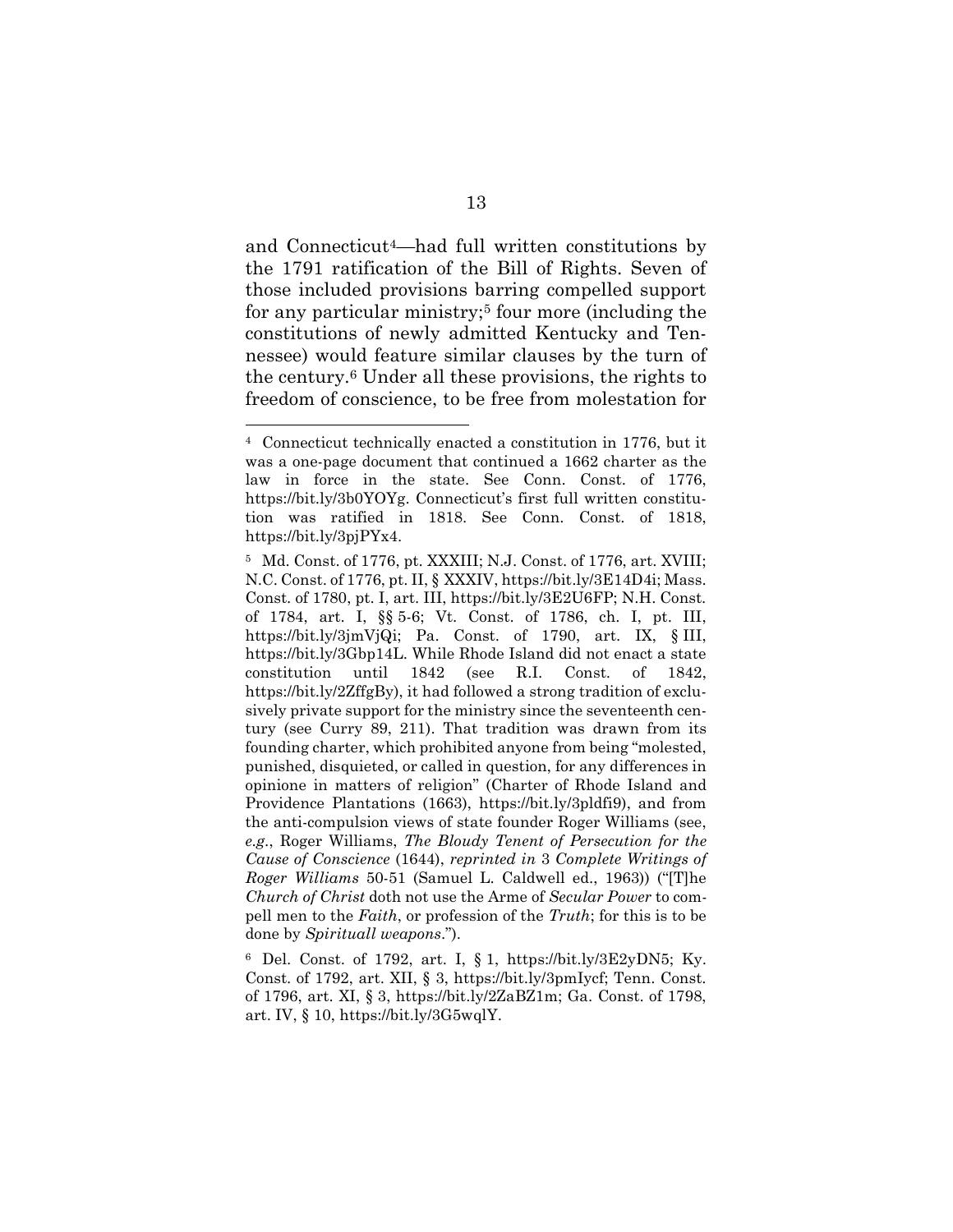one's religious beliefs, and to the free exercise of religion were violated if one was "compelled to \* \* \* pay Tithes, Taxes, or any other Rates \* \* \* for the Maintenance of any Minister or Ministry, contrary to what he believes to be right" (N.J. Const. of 1776, art. XVIII).

And while not every state constitution made explicit what maintenance of a ministry entailed, some specifically emphasized that compelled support for teachers of religion violated religious-freedom guarantees. For instance, the 1777 Georgia Constitution provided that "[a]ll persons whatever shall have the free exercise of their religion \* \* \* and shall not, unless by consent, support any teacher or teachers except those of their own profession." Ga. Const. of 1777, art. LVI, https://bit.ly/3jlyOLs. Similarly, New Hampshire's 1784 constitution, in protecting each person's "natural and unalienable right to worship GOD according to the dictates of his own conscience," shielded any "portion of any one particular religious sect or denomination" from being "compelled to pay towards the support of the teacher or teachers of another persuasion, sect or denomination." N.H. Const. of 1784, art. I, §§ 5-6. These state constitutions, which expressly prohibited compelled support for religious instruction as part of their protection for religious exercise, could not have been understood to require state funding for religious instruction—the position petitioners advance here.

Even in states that did not include in a constitutional provision an explicit prohibition on governmental funding of religious education, the practice was understood to violate rights of conscience. Take Virginia, arguably the state with the most rigorous debates on religious freedom. In 1784, Patrick Henry proposed to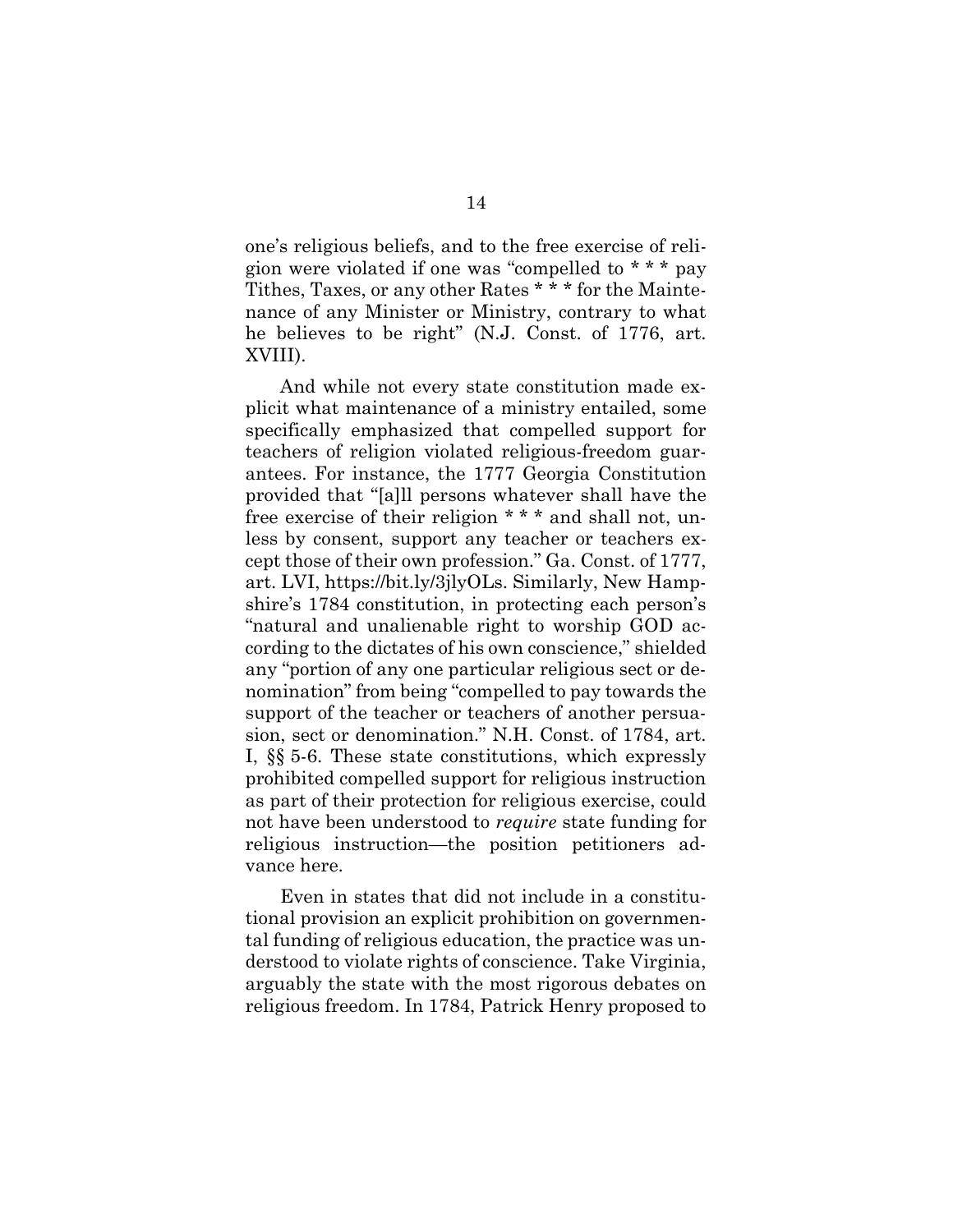use property taxes to fund religious education in the form of "learned teachers" of "Christian knowledge." Patrick Henry, A Bill Establishing a Provision for Teachers of the Christian Religion (1784), reprinted in Everson v. Board of Educ., 330 U.S. 1, 72-74 (1947) (appendix to dissent of Rutledge, J.).

The legislature rejected Henry's bill for two related but distinct reasons. First, the bill inappropriately compelled support for religious teaching. In his Memorial and Remonstrance objecting to Henry's proposal, James Madison argued that "Teachers of Christianity \* \* \* depend[ ] on the voluntary rewards of their flocks" rather than on the compelled support of the polity. Madison, Memorial and Remonstrance ¶ 7. Madison and others then worked to defeat Henry's proposal and to pass The Virginia Statute for Establishing Religious Freedom instead. That statute, previously written by Thomas Jefferson, inveighed against "compel[ling] a man to furnish contributions of money for the propagation of opinions which he disbelieves," because compelled support is "sinful and tyrannical." Jefferson, Virginia Statute 95.

Moreover, opponents of Henry's bill viewed it as improperly coercive even though it did not require taxpayers to support any specific denomination: Believers could designate their tax payments to support whatever sect they preferred, and objectors' payments would be spent by the legislature on secular education. See Henry, A Bill Establishing a Provision for Teachers of the Christian Religion; Douglas Laycock, "Nonpreferential" Aid to Religion: A False Claim About Original Intent, 27 Wm. & Mary L. Rev. 875, 896-897 (1986). Virginians still defeated the proposal because even requiring a taxpayer "to support this or that teacher of his own religious persuasion \*\*\*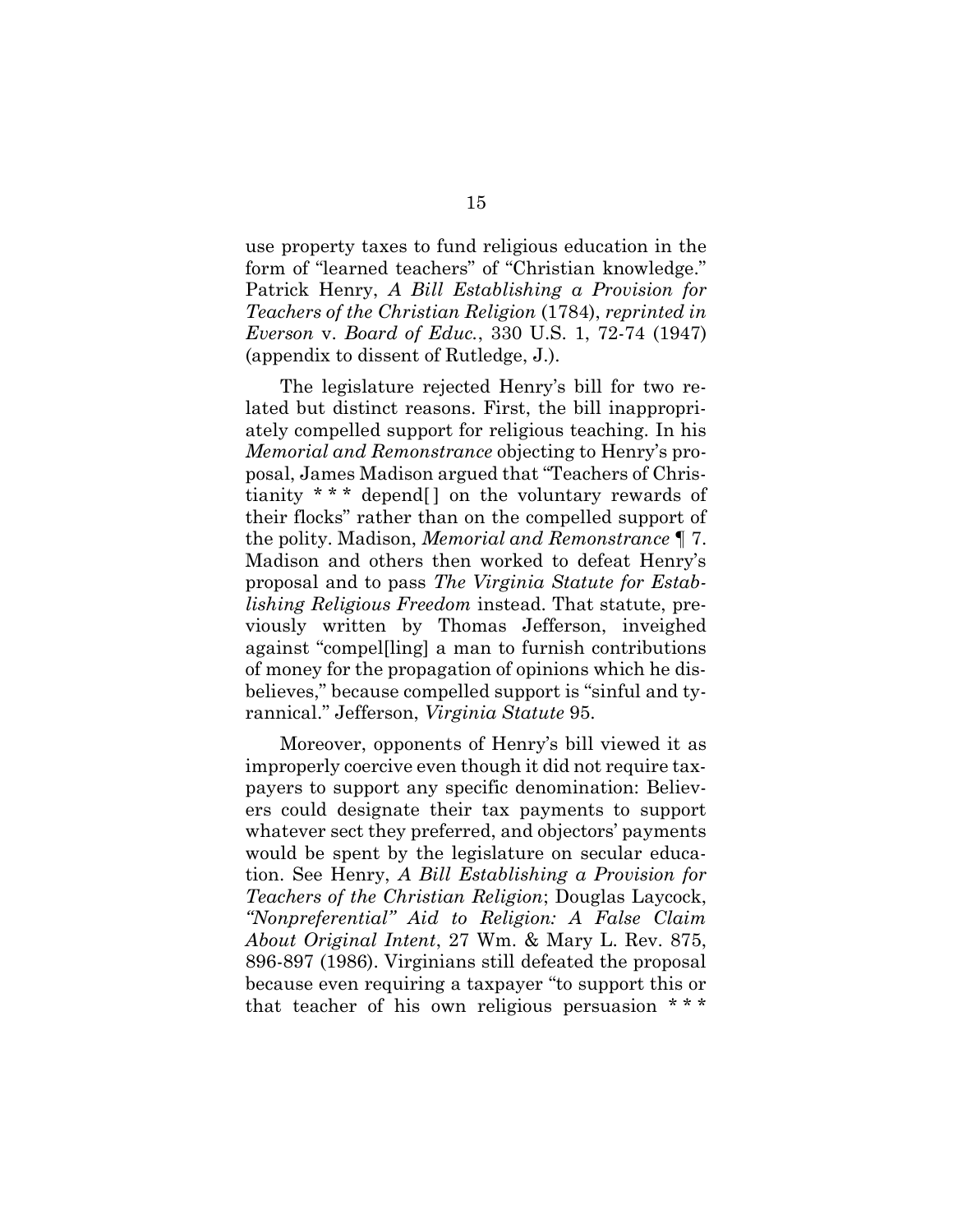depriv[es] him of the comfortable liberty of giving his contributions to the particular pastor whose morals he would make his pattern." Jefferson, Virginia Statute 95. In other words, even the limited coercion of taxpayers in Henry's proposal was unacceptable because "[t]here should be no room for 'Compulsion' in matters of religion." Thomas E. Buckley, Church and State in Revolutionary Virginia: 1776–1787 at 151 (1977) (citing a citizen's petition submitted against Henry's bill). By enacting Jefferson's Virginia Statute in 1786, the Commonwealth and its citizenry thus expressed strong opposition to mandated, generalized funding of any particular religious teachings.

The second main concern that Madison and his allies expressed in opposition to Henry's bill was that it would have allowed "the Civil Magistrate" to "employ Religion as an engine of Civil policy" even though such a magistrate is not "a competent Judge of Religious Truth." Madison, Memorial and Remonstrance ¶ 5. Among the objections of Madison and the Baptists, Presbyterians, and others who petitioned against the bill was that the "separate natures of religion and government" meant that religious enterprises "should not be made 'the Object of Human Legislation.'" See Buckley 148, 150 (quoting another citizen petition against Henry's bill). In rejecting Henry's bill, therefore, Virginians expressed opposition not only to taxpayer compulsion but also to any suggestion that civil authorities had "control of religious matters." Ibid.

Other states similarly rejected general-assessment bills that would have used taxes to support religious ministries or instruction. See Curry 154-157 (chronicling Maryland's mid-1780s rejection of a general-assessment bill); id. at 189 (noting that Baptist opposition to a general-assessment bill defeated the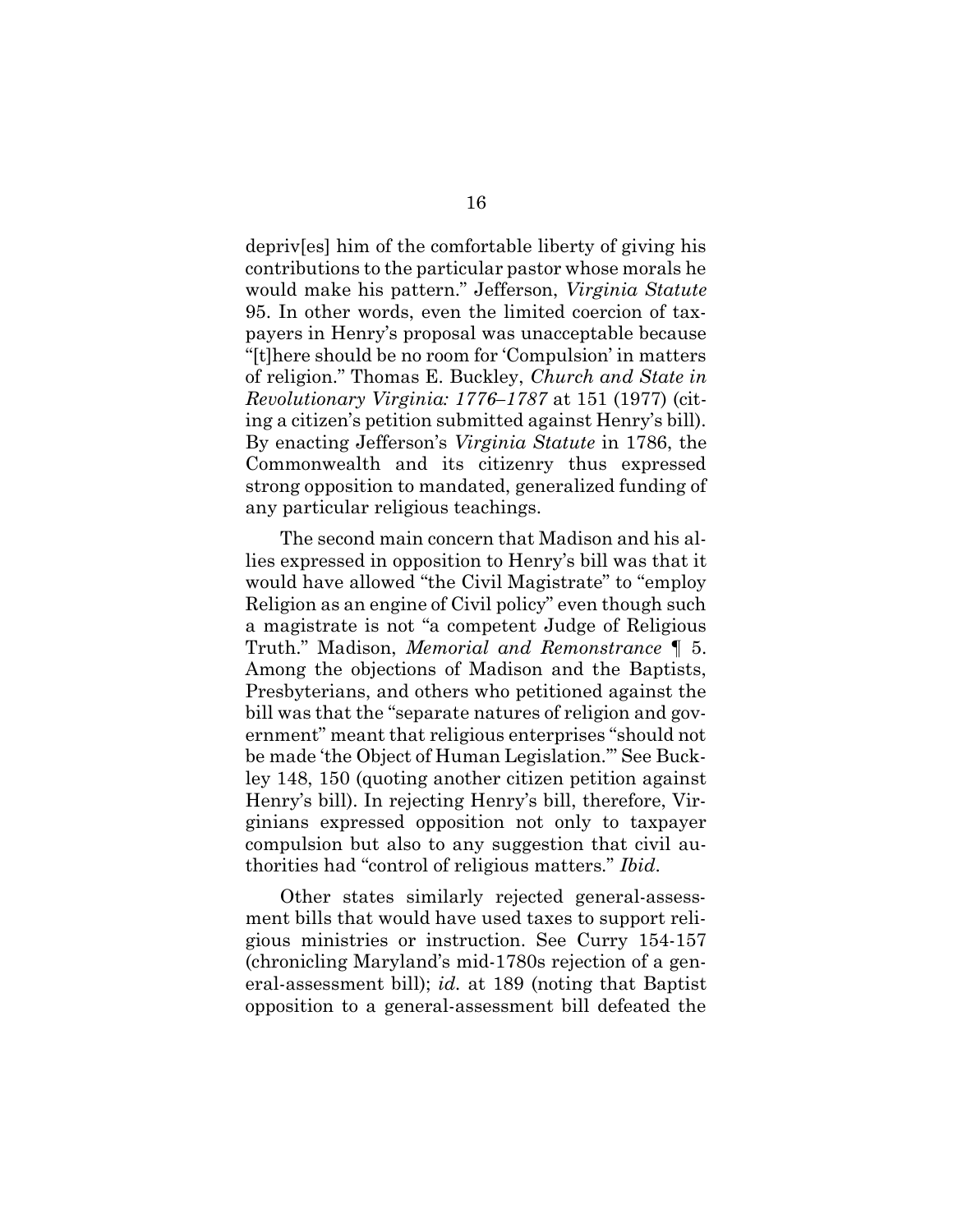concept in Vermont). While those who successfully opposed these bills had diverse motivations, the animating concerns—as in Virginia—were preventing "fallible men" from collecting compulsory taxes for propagation of "their own opinions" on religion (id. at 182 (quoting John Leland, The Rights of Conscience Inalienable 10 (1791), https://bit.ly/3EnBlNq)) and vindicating the principle that "the state had no power in religious matters" (id. at 191). Across states at the time when the Bill of Rights was drafted, there was thus a widespread and successful movement to bar government from subsidizing religious teaching.

Compelled support for religious teaching, in particular, was understood to be compelled support for religious ministry because religious instruction is integral to the maintenance of a ministry. As John Witherspoon, Protestant leader and then-President of Princeton University (at the time, a Protestant institution) put it, "early education" is the basis for "pious youth \* \* \* in pious families" and cannot be said to "have no effect on religion." John Witherspoon, On the Religious, in The Works of the Reverend John Witherspoon 402 (John Witherspoon & John Rodgers eds., vol. 2 1800). Then, as now, the purpose of many Christian schools was to serve as ministries for the church. See, e.g., J.A. 80 (Bangor Christian is a "ministry" of Crosspoint Church); J.A. 91 (Temple Academy is an "integral ministry" and "extension" of Centerpoint Community Church).

This Court's ministerial exception cases have recognized this deep connection between ministry and religious instruction. In Hosanna-Tabor, the Court held that a "called teacher" who taught both secular and religious subjects was a minister, and that she was therefore precluded from bringing an employment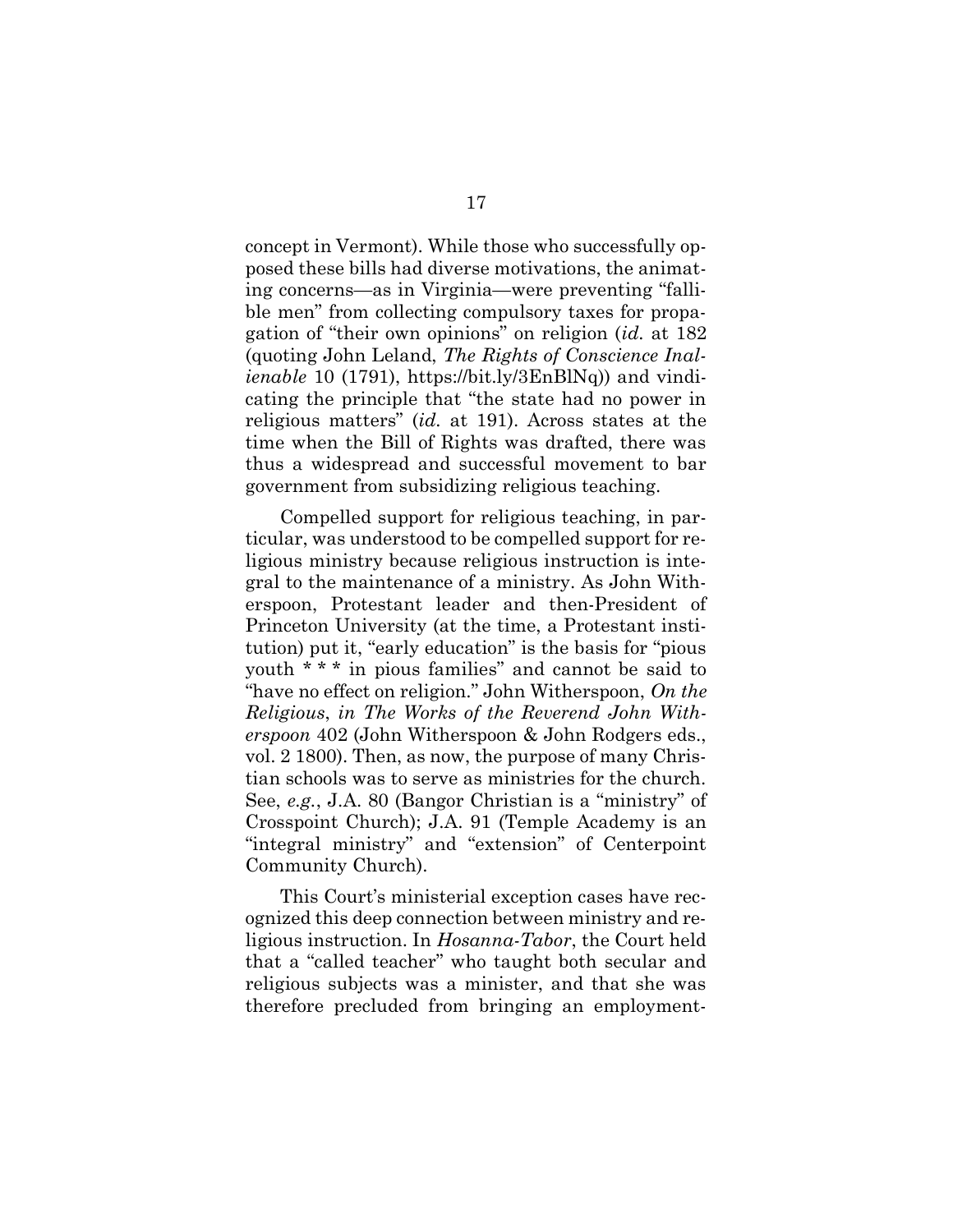discrimination suit against her employer, a churchoperated school, for firing her. 565 U.S. at 177, 181. Essential to that ruling was the fact that the teacher's "job duties reflected a role in conveying the Church's message and carrying out its mission." Id. at 192.

Elaborating on the scope of the ministerial exception in Morrissey-Berru, the Court noted that "[r]eligious education is vital to many faiths practiced in the United States" and that "'the whole of [a] Church's life"" "is intimately bound up with" educating young people religiously. 140 S. Ct. at 2064-2065 (quoting Catechism of the Catholic Church 8 (2d ed. 2016)); accord id. at 2071 (Thomas, J., concurring) (noting that "'Catholic teachers play a critical role' in the Church's ministry" (quoting an amicus brief)). This "close connection that religious institutions draw between their central purpose and educating the young in the faith" (id. at 2066) echoes the founding-era understanding that religious instruction and the ministry are inextricably linked. Compelling people to support religious instruction with tax dollars thus compels them to support the ministry itself—compulsion that was widely rejected when the Bill of Rights was adopted.

2. Three features of Maine's program cause it to implicate these founding-era concerns in a manner that Montana's program in Espinoza did not.

First, the restrictions in Maine's program are based specifically on religious instruction, not on religious affiliation or identity. That is, they are based on use, not status.

Montana's program in Espinoza distinguished eligible schools from ineligible ones "expressly [based] on religious status and not religious use"; any school controlled by a church was prohibited from receiving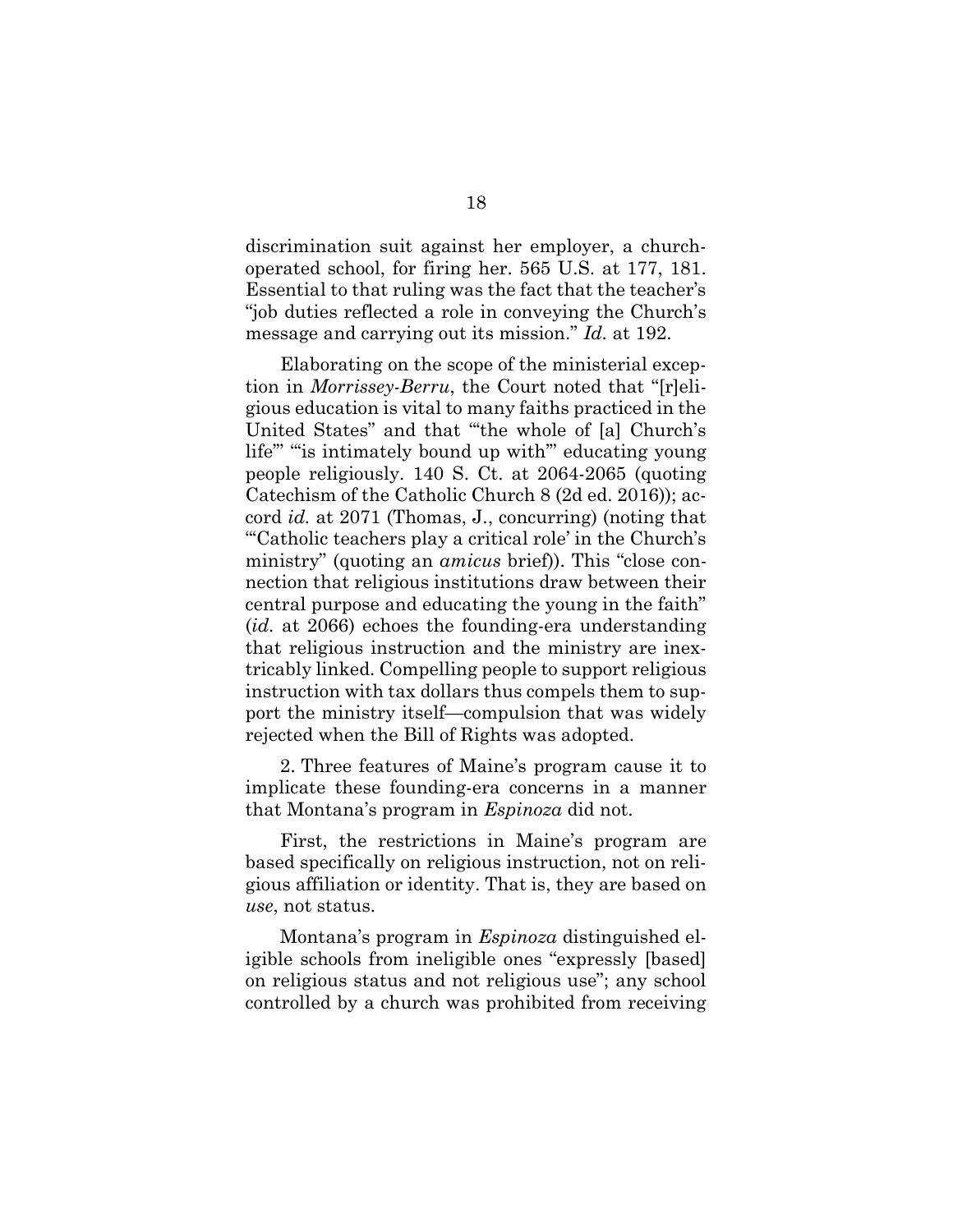funding regardless of the uses to which the funding was put. 140 S. Ct. at 2256. Maine, by contrast, determines whether a school is eligible based on "what the school teaches through its curriculum and related activities, and how the material is presented." Pet. App. 35 (emphasis omitted). "[T]his restriction, unlike the one at issue in Espinoza, does not bar schools from receiving the funding simply based on their religious identity" but rather "bar[s schools] from receiving funding based on the religious use that they would make of it in instructing children." Pet. App. 39.

To be sure, some members of this Court have "harbor[ed] doubts" about the constitutional differences between status-based and use-based discrimination. See Trinity Lutheran, 137 S. Ct. at 2025 (Gorsuch, J., concurring). But the Founders themselves were particularly concerned about religious uses: the extraction of money for "the propagation of opinions which [the taxpayer] disbelieves." Jefferson, Virginia Statute 95 (emphasis added); see also Leland, The Rights of Conscience Inalienable 10 (emphasizing importance of propagation of religious doctrines).

Here, the specific education that petitioners wish to have funded is designed to propagate religious views that—though dear to some—will necessarily be at odds with other taxpayers' beliefs: The curricular aim of Bangor Christian is to "lead each unsaved student to trust Christ as his/her personal savior" (J.A. 84); similarly, Temple Academy seeks "to lead every student to a personal, saving knowledge of Christ" (J.A. 93). See also J.A. 85 (at Bangor Christian, "religious [and nonreligious] instruction [are] completely intertwined"); J.A. 96 (describing Temple Academy's use of "the Bible \* \* \* in every subject that is taught"). By contrast, some schools operated by religious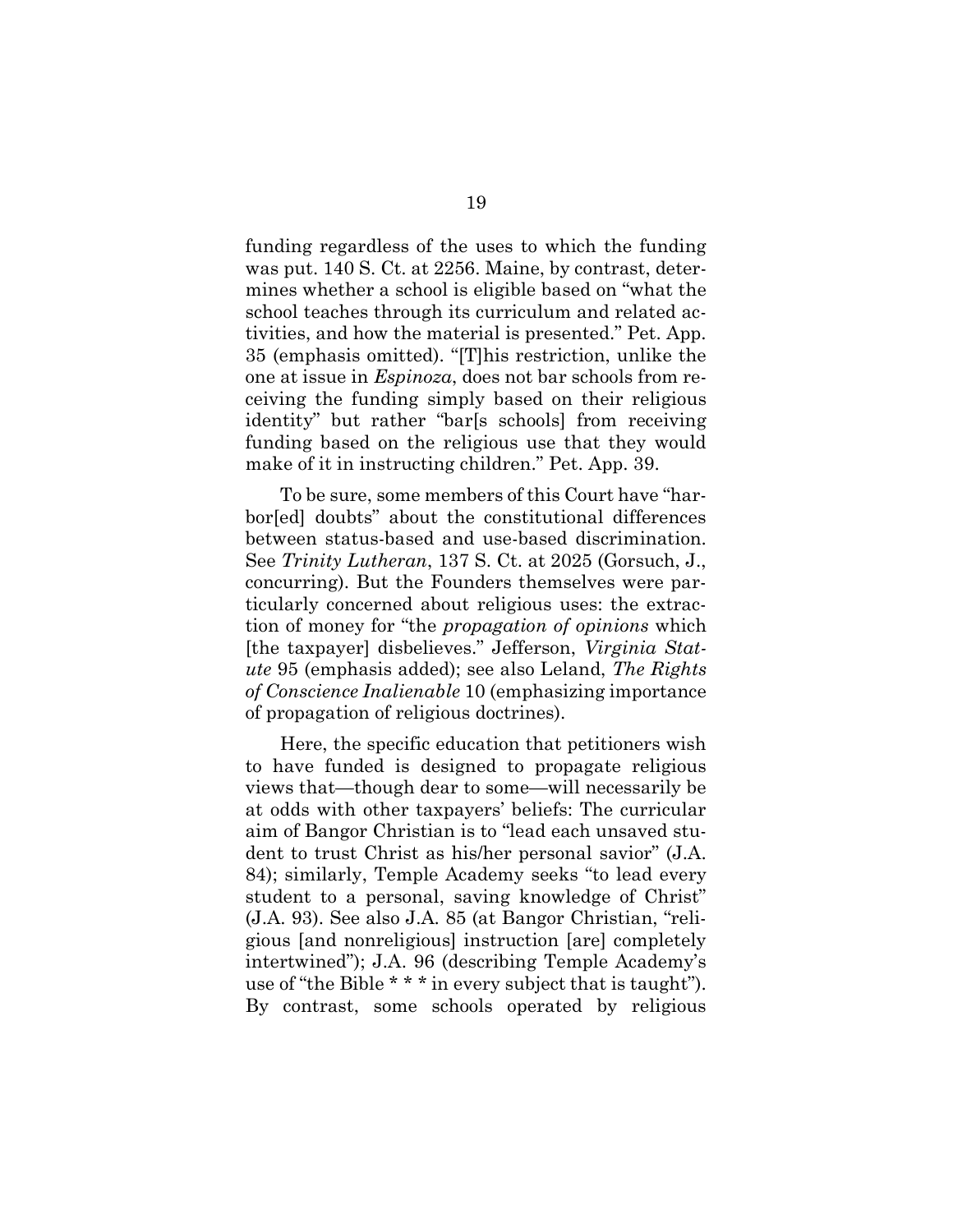entities may provide instruction that is completely within the scope of a public-school education. Maine's decision to make funding determinations based on religious use allows it to differentiate between these situations. In doing so, the state narrowly addresses founding-era leaders' specific concerns about state funding for religious instruction and avoids punishing any church-affiliated school merely for "what it is" (Espinoza, 140 S. Ct. at 2255 (quoting Trinity Lutheran, 137 S. Ct. at 2023)).

Moreover, because Maine's use-based funding distinctions reflect legitimate, fundamental differences between religious and nonreligious instruction, they do not violate the Free Exercise Clause's core protection for "religious observers against unequal treatment" (Trinity Lutheran, 137 S. Ct. at 2019 (quoting Church of the Lukumi Babalu Aye, Inc. v. City of Hialeah, 508 U.S. 520, 542 (1993))). Unequal treatment, this Court has emphasized, exists only where two "similarly situated" activities or entities are treated differently. See, *e.g.*, *Bostock v. Clayton Cnty.*, 140 S. Ct. 1731, 1740 (2020).

Status-based discrimination creates unequal treatment because it differentiates based on religious identity alone. But religious and nonreligious instruction are not similarly situated when, as is often the case, they serve dissimilar purposes. A curriculum focused on "training young men and women to serve the Lord" (J.A. 80) serves the primary goal of furthering the "ministry" of religious institutions (ibid.; J.A. 91). See also, e.g., Southern Baptist Convention, Resolution on the Importance of Christ-Centered Education (2014) (noting that the goal of some religious instruction is to "win students to salvation" and "make disciples"). By contrast, nonreligious instruction is aimed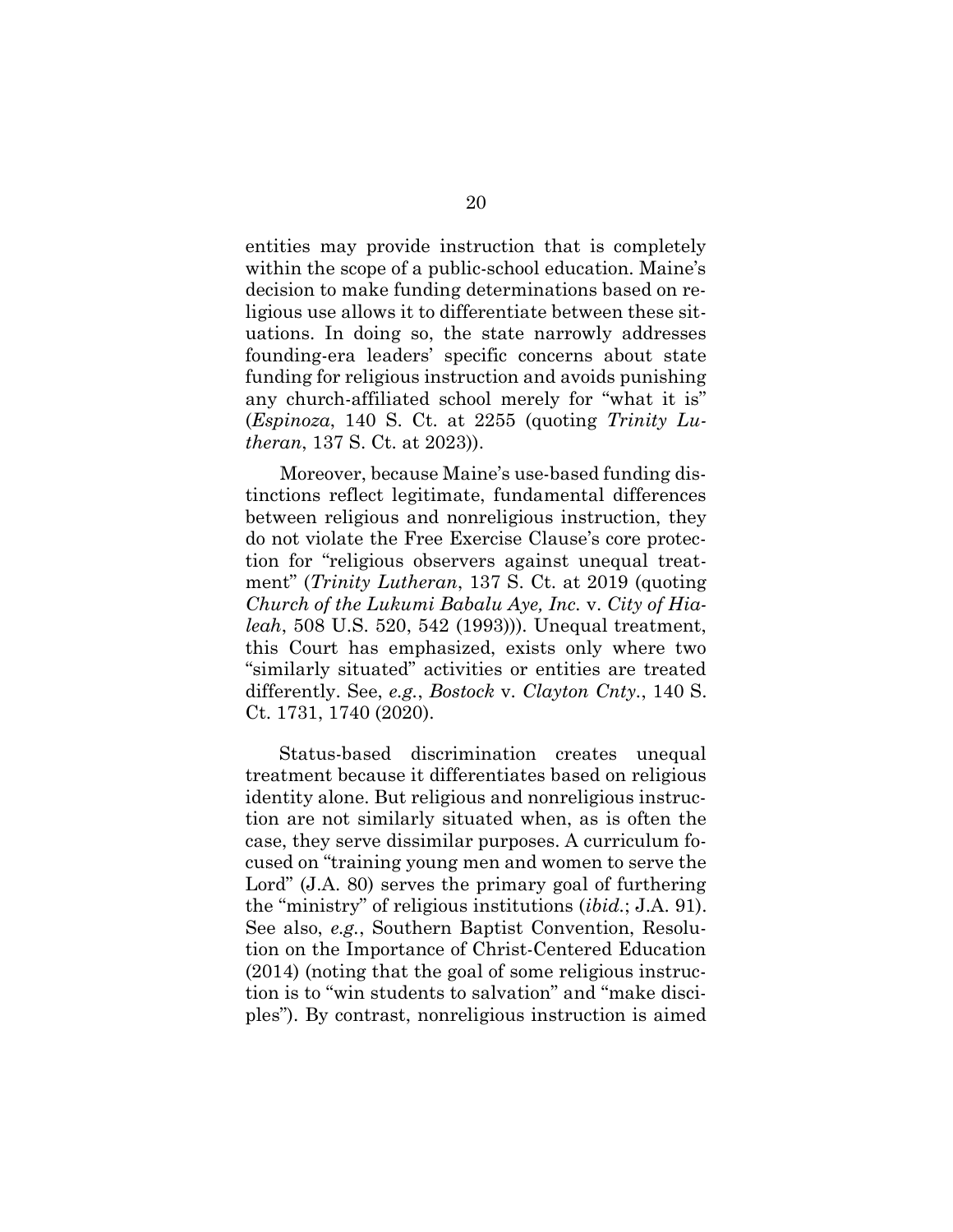at "meeting the learning needs and improving the academic performance of all students." See Me. Stat. tit. 20-A, § 8. Maine's different rules for religious and nonreligious instruction simply reflect the real differences between the two and do not represent unequal treatment based on religious status or belief. And they are consistent with the founders' recognition that religious liberty requires both that religious and nonreligious people have equal rights under the law and that religious activity—given its distinct nature—be funded solely with private money. See, e.g., Everson, 330 U.S. at 13-18.

The second constitutionally meaningful difference between Maine's and Montana's programs is the coercive nature of Maine's funding mechanism. Montana funded scholarships with voluntary contributions supported by tax credits. Espinoza, 140 S. Ct. at 2251. By contrast, Maine's program provides tax dollars to pay for tuition at schools. See Me. Stat. tit. 20-A, § 5204(4). If those funds were to be used for religious instruction, the money paying for that instruction would come from the compelled contributions of Maine taxpayers.

This difference, explained by the Court's Flast and Winn decisions, means that Maine's program directly implicates founding-era coercion concerns reflected in the many state constitutional clauses most obviously the ones that contained compelledsupport prohibitions—that served as models for the Free Exercise Clause. See supra at 12-14. This Court has reasoned that taxpayers are "made to contribute to an establishment in violation of conscience" when "tax dollars are 'extracted and spent,'" not when donations are made voluntarily. Winn, 563 U.S. at 142 (quoting Flast, 392 U.S. at 106). And the Founders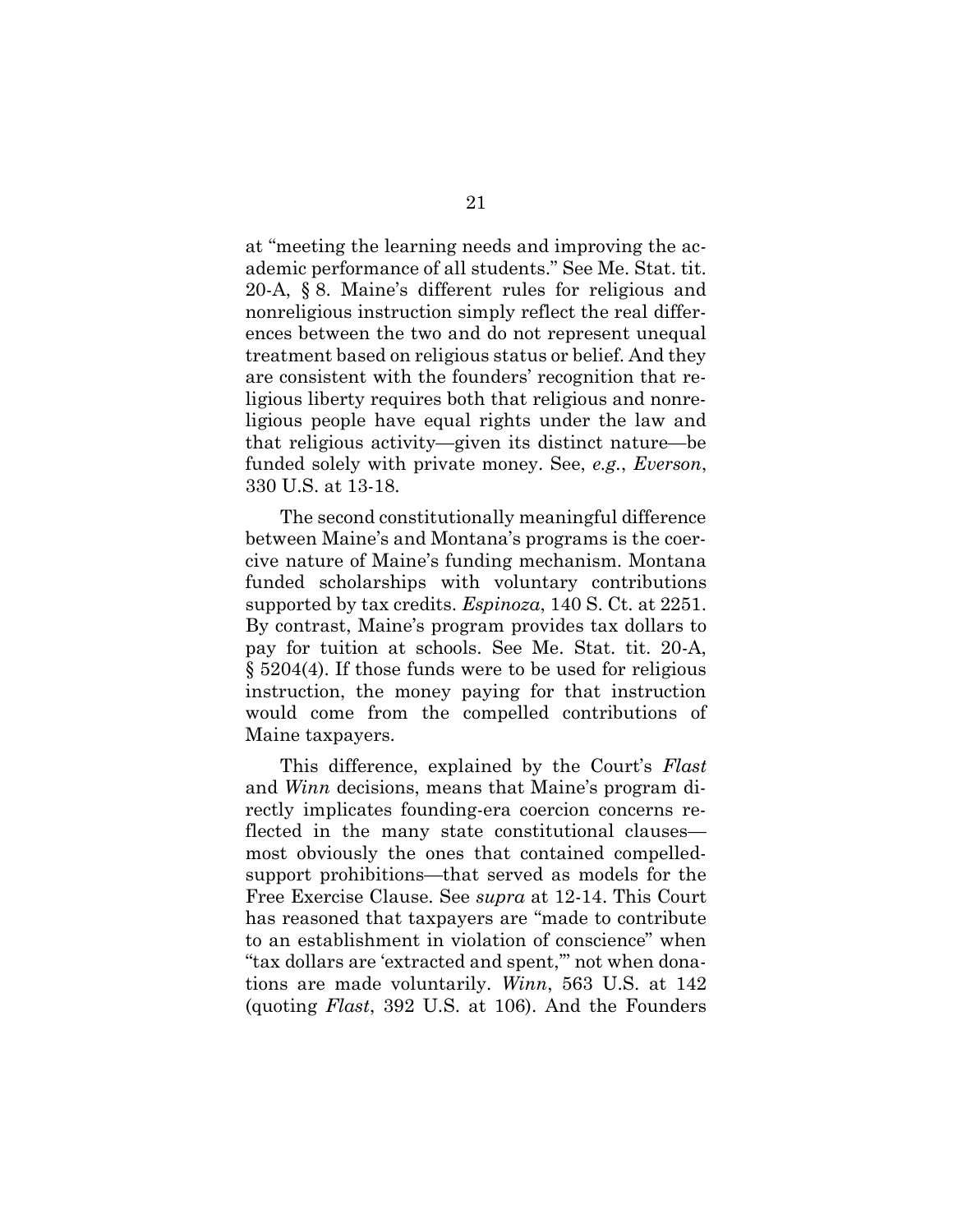drew a line in the sand against forcing taxpayers to fund religion: If a citizen is forced to contribute a mere "three pence only of his property for the support of any one establishment," James Madison cautioned, the government could then require a citizen "to conform to any other establishment in all cases whatsoever." Madison, Memorial and Remonstrance ¶ 3; see also Jefferson, Virginia Statute 94-95. The structure of Maine's program means that the State's exercise of its taxing and spending authority to support religious instruction would compel taxpayers to violate their consciences.

The final major difference between Maine's and Montana's programs is that Maine's is intended to support public, not private, education. See Pet. App. 5. Members of the founding generation believed that civil government must not become enmeshed in religious matters. See, e.g., Hosanna-Tabor, 565 U.S. at 183-184; Madison, Memorial and Remonstrance ¶¶ 2, 4, 5; see also supra at 16-17. Mixing public education with religious education would violate that core principle. See, e.g., Schempp, 374 U.S. at 225-226.

3. That Maine's program allows parents to direct program funds to eligible schools of their choice should not affect the free-exercise analysis. It is true that private choice can matter under the Establishment Clause. For instance, when a governmental program that results in aid to religion relies on "genuine and independent private choice, the program is not readily subject to challenge under the Establishment Clause." Zelman v. Simmons-Harris, 536 U.S. 639, 652 (2002). But while private choice permits governmental aid for religious use under the Establishment Clause, the Free Exercise Clause does not require that aid.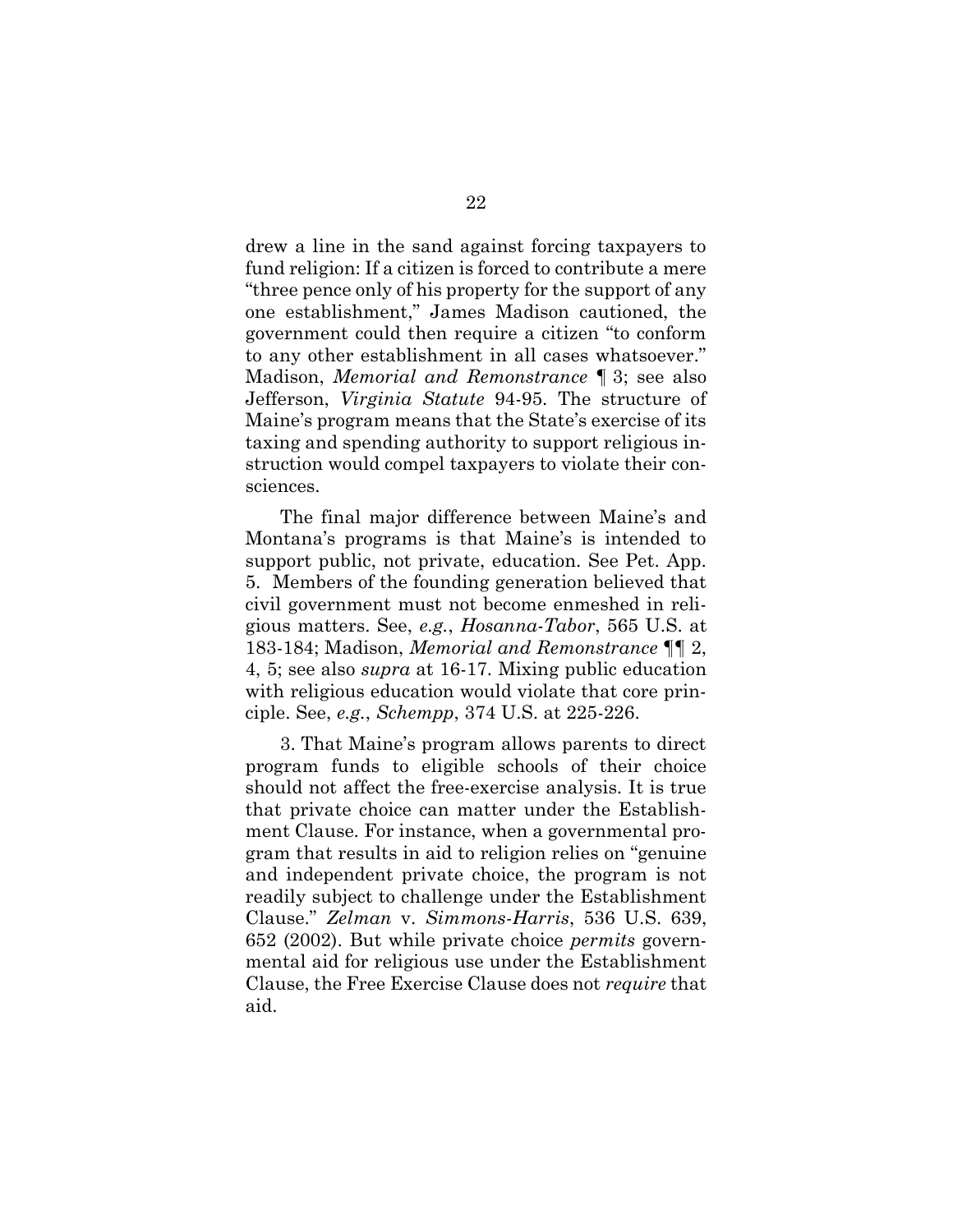The historical record accords with this reading. State constitutional provisions forbidding compelled support for the ministry contained no exceptions for funding distributed based on individual citizens' decisions. See supra at 12-14. And as noted supra at 15- 16, Madison and others rejected Henry's proposed system even though it would have allowed taxpayers to direct their tax payments to their preferred denomination. See Laycock, 27 Wm. & Mary L. Rev. at 896- 897.

In fact, requiring Maine to fund religious instruction would go further than Henry's bill in violating taxpayers' conscience rights. Under Maine's program—unlike what Henry proposed—individual citizens from whom tax dollars are exacted have no say as to where their tax payments go or what instruction they fund (see Me. Stat. tit.  $20-A$ ,  $\S 5204(4)$ ); hence there is no mechanism by which they can ensure that their money is not spent for instruction in religious beliefs to which they might vigorously object (see, e.g., J.A. 88 (an objective of a Bangor Christian social-studies class is to "[r]efute the teachings of the Islamic religion" (alteration in original))). If Maine is required to fund religious instruction, taxpayers will be forced to support religious "opinions which [they] disbelieve[ ]" to an even greater degree than Henry's repudiated bill would have required of Virginians. See Jefferson, Virginia Statute 95.

4. Because the federal Free Exercise Clause was based on state understandings of religious freedom, it cannot be the case that the Clause required something that many states expressly forbade—namely, compelled taxpayer support for religious instruction. Yet petitioners' case depends on exactly that contention. The historical record from the founding era simply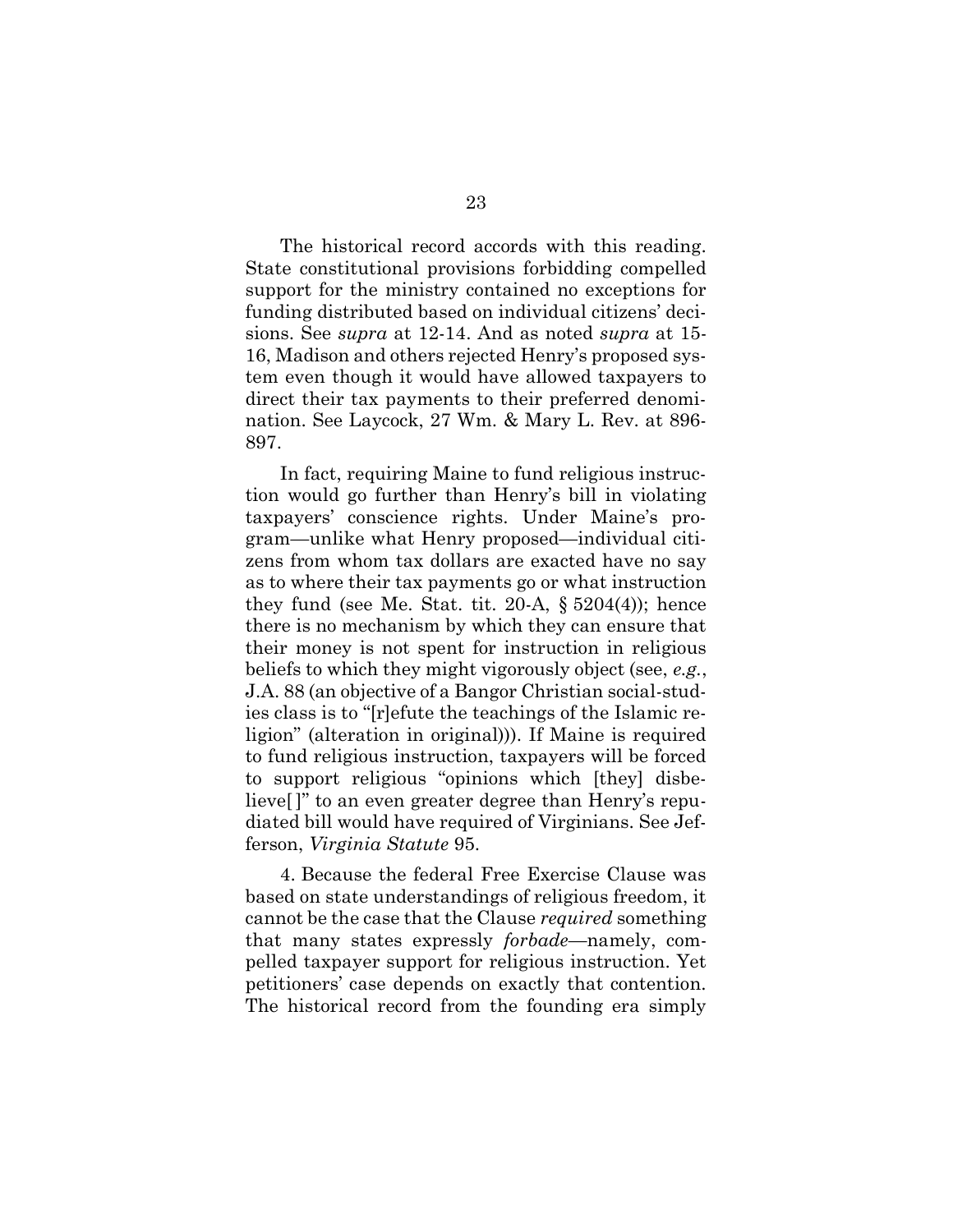does not support such an expansive reading of what the Free Exercise Clause means.

### B. Post-founding history through the adoption of the Fourteenth Amendment reinforces that the Free Exercise Clause does not require funding of religious instruction.

Because the Fourteenth Amendment made the Free Exercise Clause applicable to the states (Cantwell v. Connecticut, 310 U.S. 296, 303 (1940)), how "the Framers and ratifiers of the Fourteenth Amendment" interpreted the Clause in 1868 is also relevant to understanding its scope (see McDonald v. City of Chicago, 561 U.S. 742, 775-778 (2010) (analyzing the Second Amendment's application to state governments by determining understandings of the right to bear arms when the Fourteenth Amendment was adopted)).

Between the founding and reconstruction eras, opposition to compelled support for religious instruction only grew. Vestiges of older traditions, such as state-established churches, dried up; Massachusetts was the final state to disestablish its state church, which it did in 1833. See Leonard W. Levy, The Establishment Clause: Religion and the First Amendment 38 (1986). And as new states joined the Union, most of their constitutions included clauses forbidding compelled support for the ministry.

When the Fourteenth Amendment was ratified in 1868, therefore, twenty-three of the thirty-six state constitutions then in effect included some version of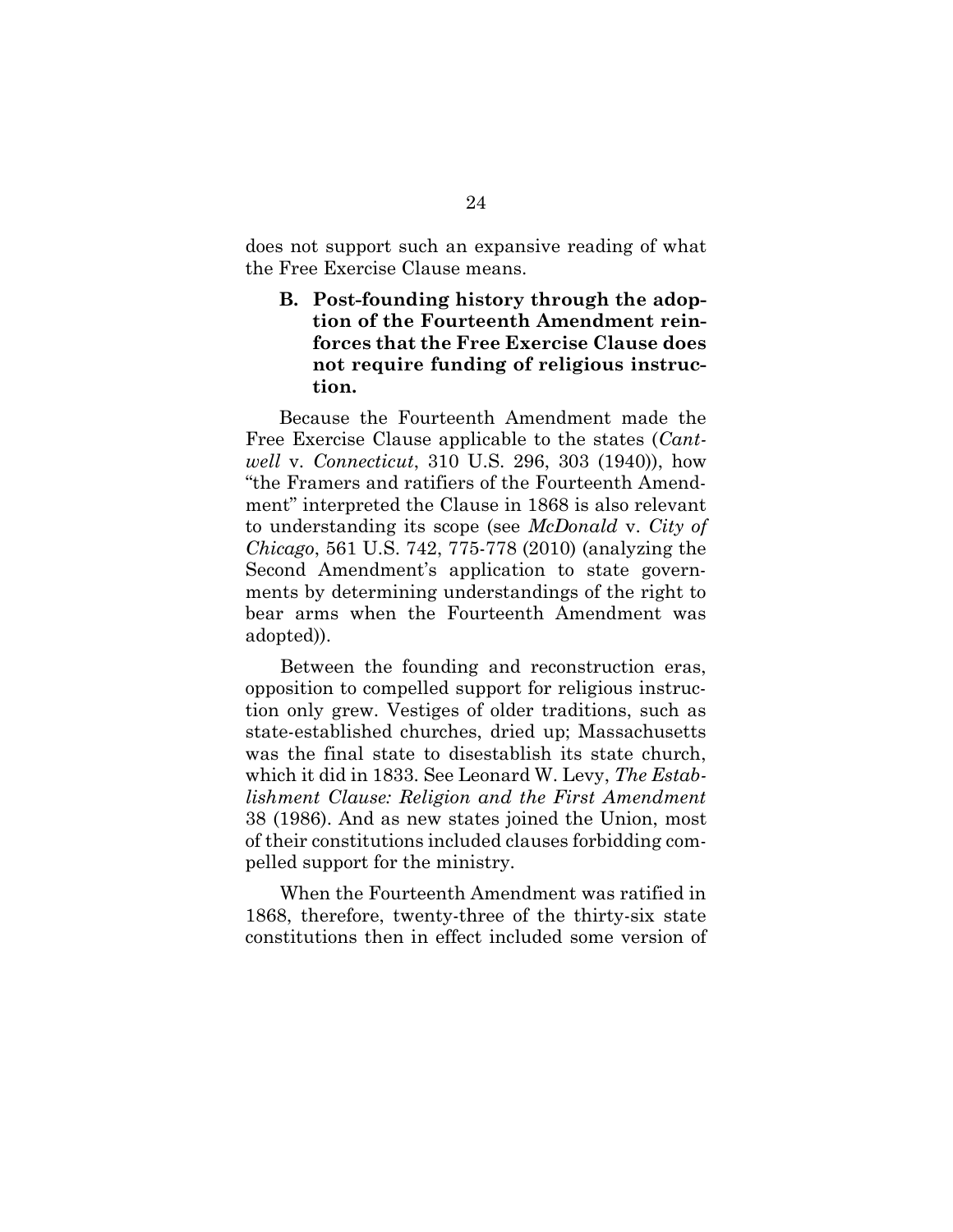that restriction.7 Some specifically prohibited anyone from being "compelled to \* \* \* maintain any minister of the gospel or teacher of religion," thereby expressly barring any compelled support for religious instruction. Mo. Const. of 1865, art. I, § 10, https://bit.ly/2Z7W6xi; accord Mich. Const. of 1850, art. IV, § 39, https://bit.ly/3b0cEtK ("The Legislature shall pass no law to \*\*\* compel any person to \*\*\* pay tithes, taxes or other rates for the support of any minister of the gospel or teacher of religion."). Others—like a provision enacted in Maine—protected taxpayers against being compelled to support teachers outside their preferred religion. See Me. Const. of 1820, art. I, § 3, https://bit.ly/3jkYY0T; Conn. Const. of 1818, art. VII, § 1, https://bit.ly/3pjPYx4. And some states that had allowed compelled support for the ministry at the founding changed their constitutions

<sup>7</sup> Mass. Const. of 1780, pt. I, art. III; N.H. Const. of 1792, pt. I, art. 6, https://bit.ly/2ZgMvES; Vt. Const. of 1793, ch. I, art. III, https://bit.ly/3aXl0T5; Conn. Const. of 1818, art. VII, § 1; Me. Const. of 1820, art. I, § 3, https://bit.ly/3jkYY0T; Del. Const. of 1831, art. I, § 1, https://bit.ly/3E4ouzu; Tenn. Const. of 1834, art. I, § 3, https://bit.ly/3GbYWlM; Pa. Const. of 1838, art. IX, § 3, https://bit.ly/2XCzYea; R.I. Const. of 1842, art. I, § 3; N.J. Const. of 1844, art. I, § 3, https://bit.ly/2ZkQiAV; Ill. Const. of 1848, art. XIII, § 3, https://bit.ly/3vwKtw9; Wis. Const. of 1848, art. I, § 18, https://bit.ly/3jpbTPu; Mich. Const. of 1850, art. IV, § 39, https://bit.ly/3b0cEtK; Ind. Const. of 1851, art. I, § 4, https://bit.ly/3m2vOFF; Ohio Const. of 1851, art. I, § 7, https://bit.ly/3C6nOcf; Iowa Const. of 1857, art. I, § 3, https://bit.ly/3G8R9Fx; Minn. Const. of 1857, art. I, § 16, https://bit.ly/3G5UCVv; Kan. Const. of 1859, Bill of Rts., § 7, https://bit.ly/3pqXMgE; W. Va. Const. of 1863, art. II, § 9, https://bit.ly/3E9EaSl; Va. Const. of 1864, art. IV, § 15, https://bit.ly/3lZgV78; Mo. Const. of 1865, art. I, § 10, https://bit.ly/2Z7W6xi; Neb. Const. of 1866, art. I, § 16, https://bit.ly/3C86ZOm; Md. Const. of 1867, art. 36, https://bit.ly/3jrNOYn.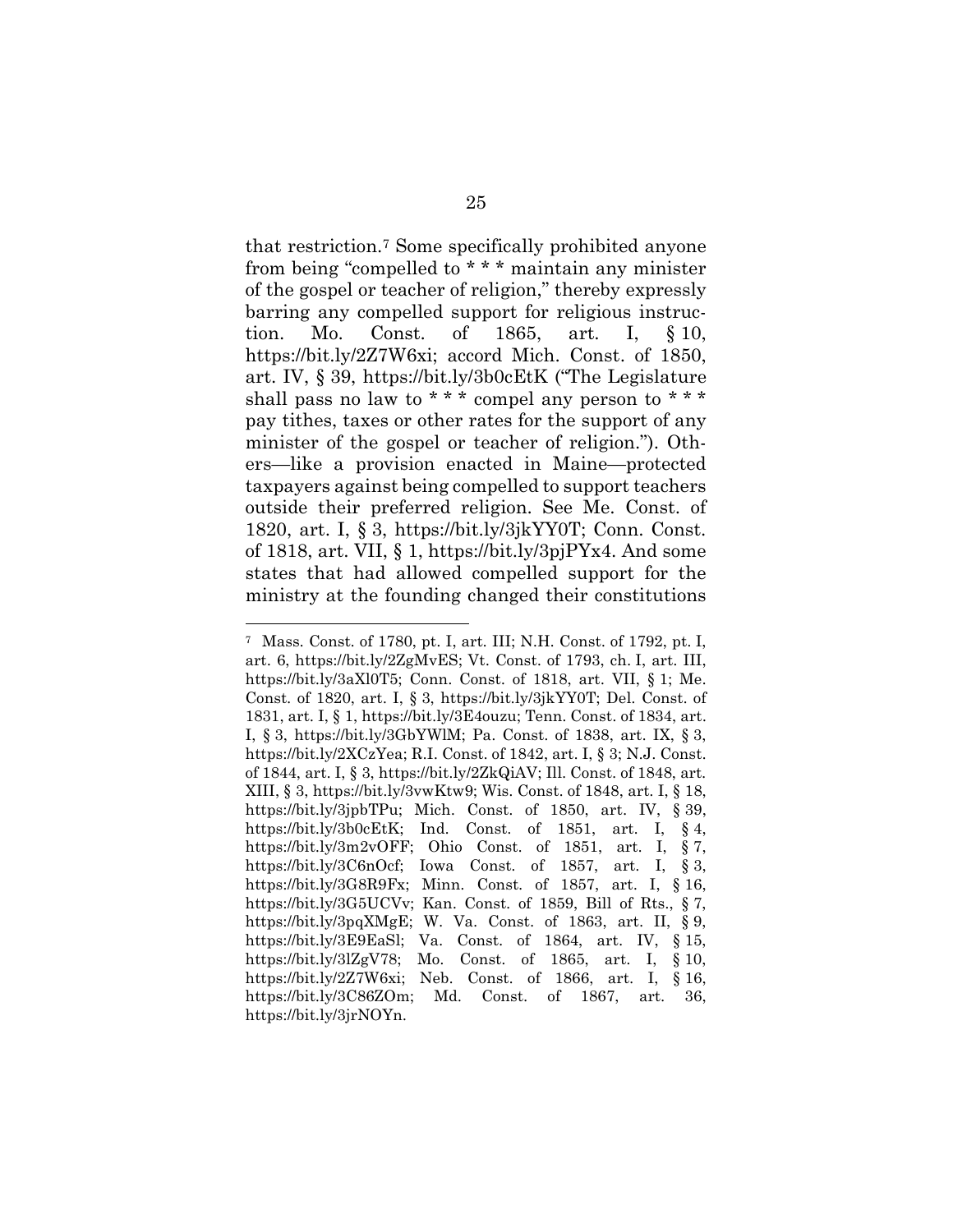to prohibit those practices. See, e.g., Trinity Lutheran, 137 S. Ct. at 2034 (Sotomayor, J., dissenting) (chronicling Maryland's 1810 constitutional amendment, after a failed general-assessment proposal, to "revoke[ ] the authority to levy religious assessments"). These provisions all reflected the increasingly predominant view that the principle of free religious exercise barred government from compelling taxpayers to support religious education against their will.

In addition to ratifying constitutional prohibitions against compelled support, many states took statutory and other actions between ratification of the First and Fourteenth Amendments to limit taxpayer funding for religious instruction. To be sure, schools founded in the late eighteenth and early nineteenth centuries "were not 'public' in the modern sense" and "commonly involved a hybrid of public and private-religious cooperation." Steven K. Green, The Bible, the School, and the Constitution 13 (2012). But during the first half of the nineteenth century, free "charity" and "common" schools were established as "public schools open to all children." Id. at 20. States therefore enacted laws that forbade the teaching of religious doctrines or using religious textbooks in these schools. Id. at 20-24 (citing Massachusetts' 1827 passage of a law creating free, nonreligious public high schools).8 And many states that had initially funded religious

<sup>8</sup> This movement toward public, nonreligious education was "not chiefly an effort by dominant Protestant groups to maintain theological control over public education at the expense of Catholics, Jews, and other religious minorities" but rather was "designed to [defuse] conflict among Protestant sects and to attract children excluded from Protestant denominational schools." Green, The Bible, the School, and the Constitution 19; see also Noah Feldman, Non-Sectarianism Reconsidered, 18 J.L. & Pol. 65, 69-81 (2002).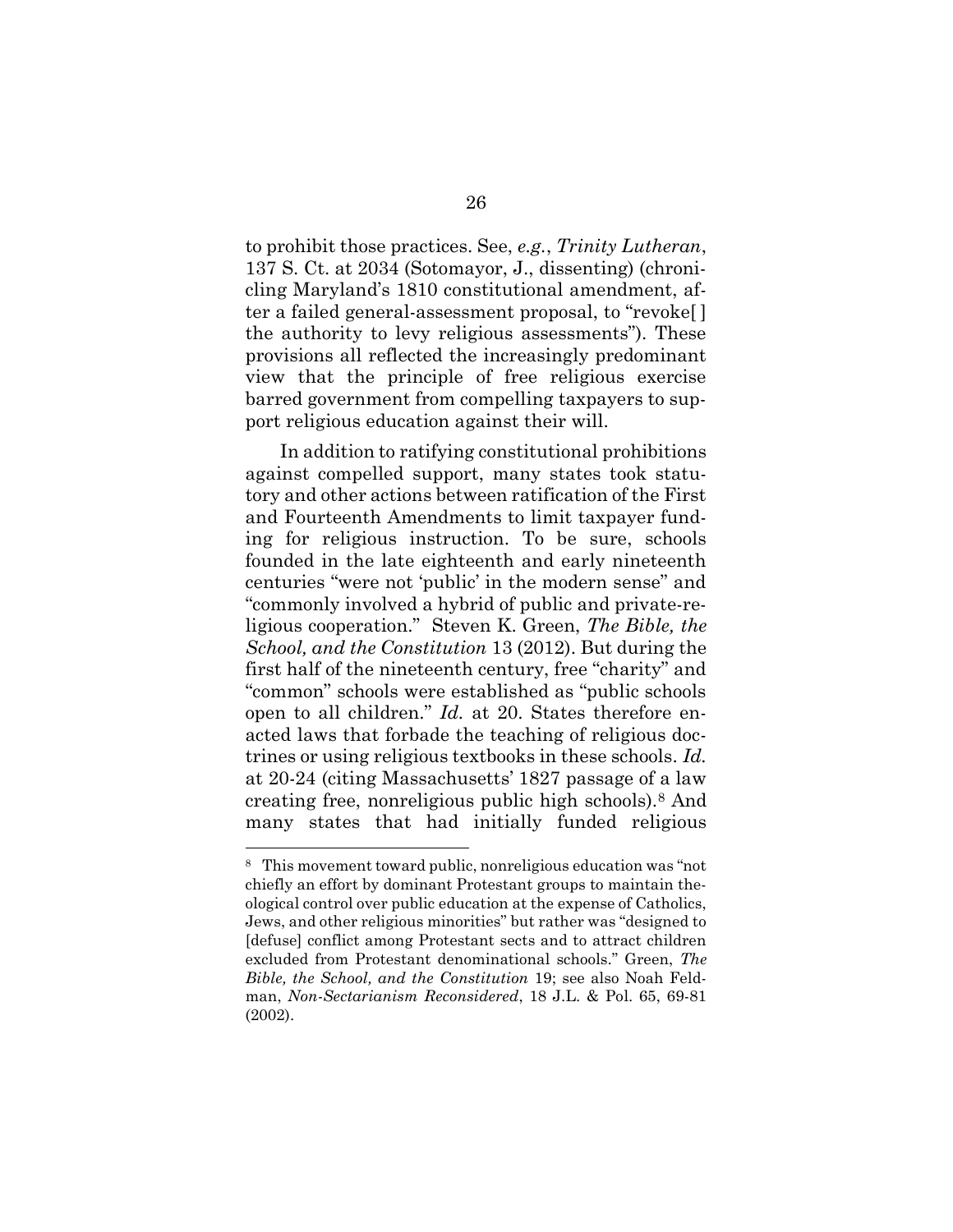education, either directly or indirectly, ceased to do so. See Carl F. Kaestle, Pillars of the Republic: Common Schools and American Society, 1760–1860 at 166-168 (1983).

It was against this backdrop that states began adopting "no-aid" clauses requiring funds for public schools to remain under public control or to be restricted for public uses. Before the Fourteenth Amendment's passage, for example, seven states starting with Michigan in 1835—enacted new constitutional provisions restricting funding for religious education.9 While these education-focused provisions referred to religious instruction more explicitly than earlier constitutional mandates, they were motivated by the same long-standing antiestablishment principle that had inspired compelled-support clauses since the founding era: the recognition that government "had [no] right to take the public money, contributed by the people, of all creeds and faith[s], to pay for religious teachings" (The Oregon Constitution and Proceedings and Debates of the Constitutional Convention of 1857 at 305 (Charles Henry Carey ed., 1926)).

<sup>9</sup> Mich. Const. of 1835, art. I, § 5, https://bit.ly/3pptnPG; Wis. Const. of 1848, art. I, § 18; Ind. Const. of 1851, art. I, § 6; Ohio Const. of 1851, art. VI, § 2; Mass. Const. of 1855, amend. art. XVIII, https://bit.ly/3B3pBh7; Minn. Const. of 1857, art. I, § 16; Or. Const. of 1857, art. I, § 5, https://bit.ly/3aWkpRD; Kan. Const. of 1859, art. VI, § 8. Another state constitution did not expressly mention funding for religious schooling but said that school funds could be used at common schools and for no other purposes. Ky. Const. of 1850, art. XI, § 1, https://bit.ly/3m4dH2a. And several states without no-aid constitutional clauses enacted statutes prohibiting funding of religious schools. E.g., 1843 N.Y. Laws, ch. 216, § 15, https://bit.ly/3mfsK9c; 1852 Cal. Stat., ch. 53, art. VI, § 1, https://bit.ly/2XMsTYx.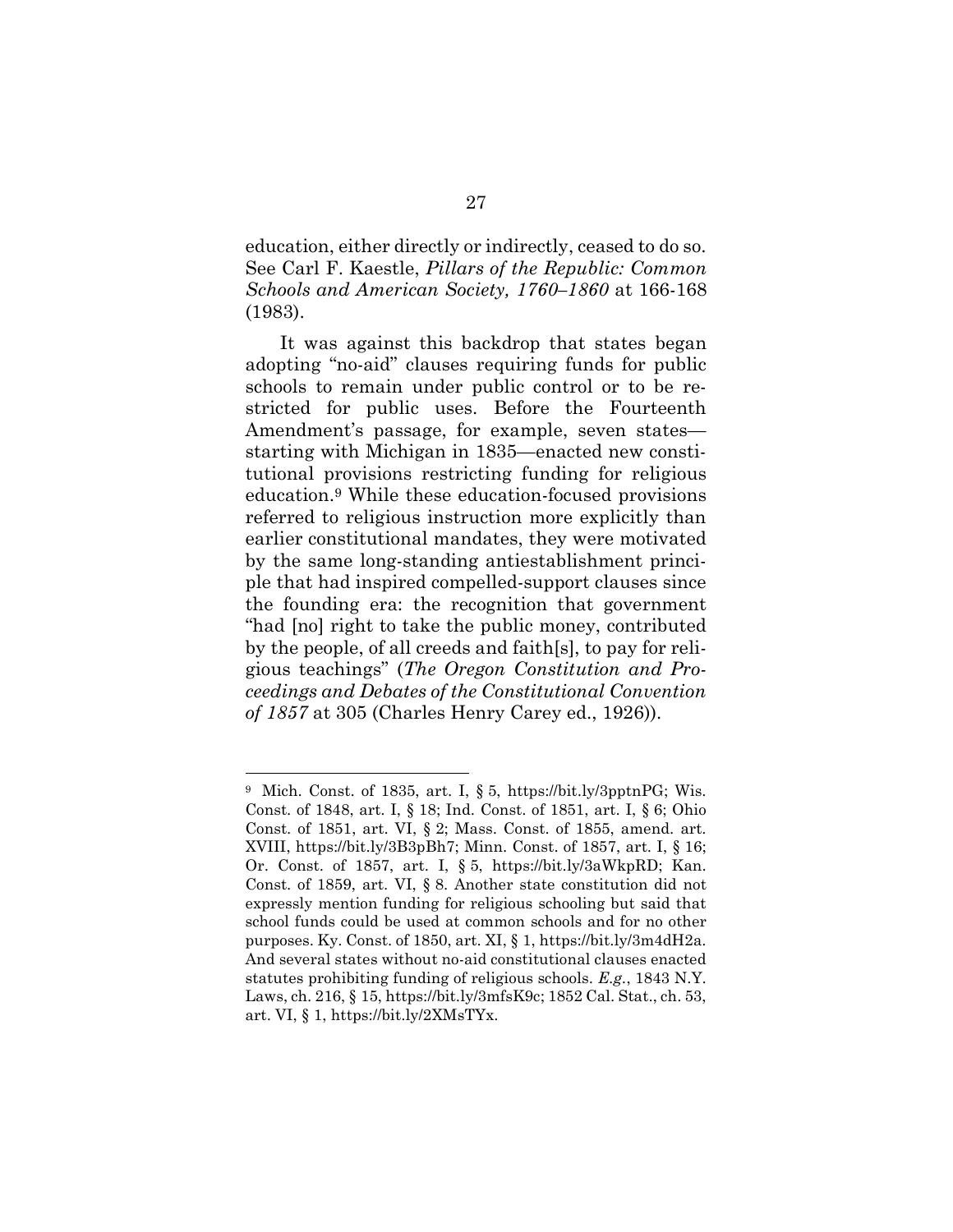Although this Court has viewed some no-aid clauses as "belong[ing] to a more checkered [anti-Catholic] tradition shared with the Blaine Amendment of the 1870s" (Espinoza, 140 S. Ct. at 2259), many early no-aid clauses predate the advent of widespread Catholic immigration in the 1840s and the despicable anti-Catholic animus that followed (see Kyle Duncan, Secularism's Laws: State Blaine Amendments and Religious Persecution, 72 Fordham L. Rev. 493, 504 (2003) (noting that Catholics represented only 3.3% of the U.S. population in 1840)). And as chronicled above, no-aid provisions did not emerge suddenly in response to Catholic immigration; they instead were a continuation of the founding-era opposition to compelled funding for religious instruction. See supra at 27. Because they differ in their motives and origins, no-aid clauses cannot be dismissed en masse as products of religious bigotry. See Steven K. Green, Blaming Blaine: Understanding the Blaine Amendment and the No-Funding Principle, 2 First Amend. L. Rev. 107, 126 (2003) (explaining that "[e]ven if nativist[ ] [sentiments] were partially responsible for" some no-aid provisions, "that impulse does not explain the basis for \* \* \* earl[y] enactments" of no-aid clauses in states "without significant religious dissension or nativist activity").

In other words, whatever limited "[g]overnmental financial support for voluntary (including denominational) schools" there was at the founding, that support diminished over the course of the nineteenth century. Lloyd P. Jorgenson, The State and the Non-Public School, 1825–1925 at 3-7 (1987). And by the time of the Fourteenth Amendment's adoption in 1868, it was widely understood that among "[t]hose things which [were] not lawful under any of the American constitutions" was "[c]ompulsory support, by taxation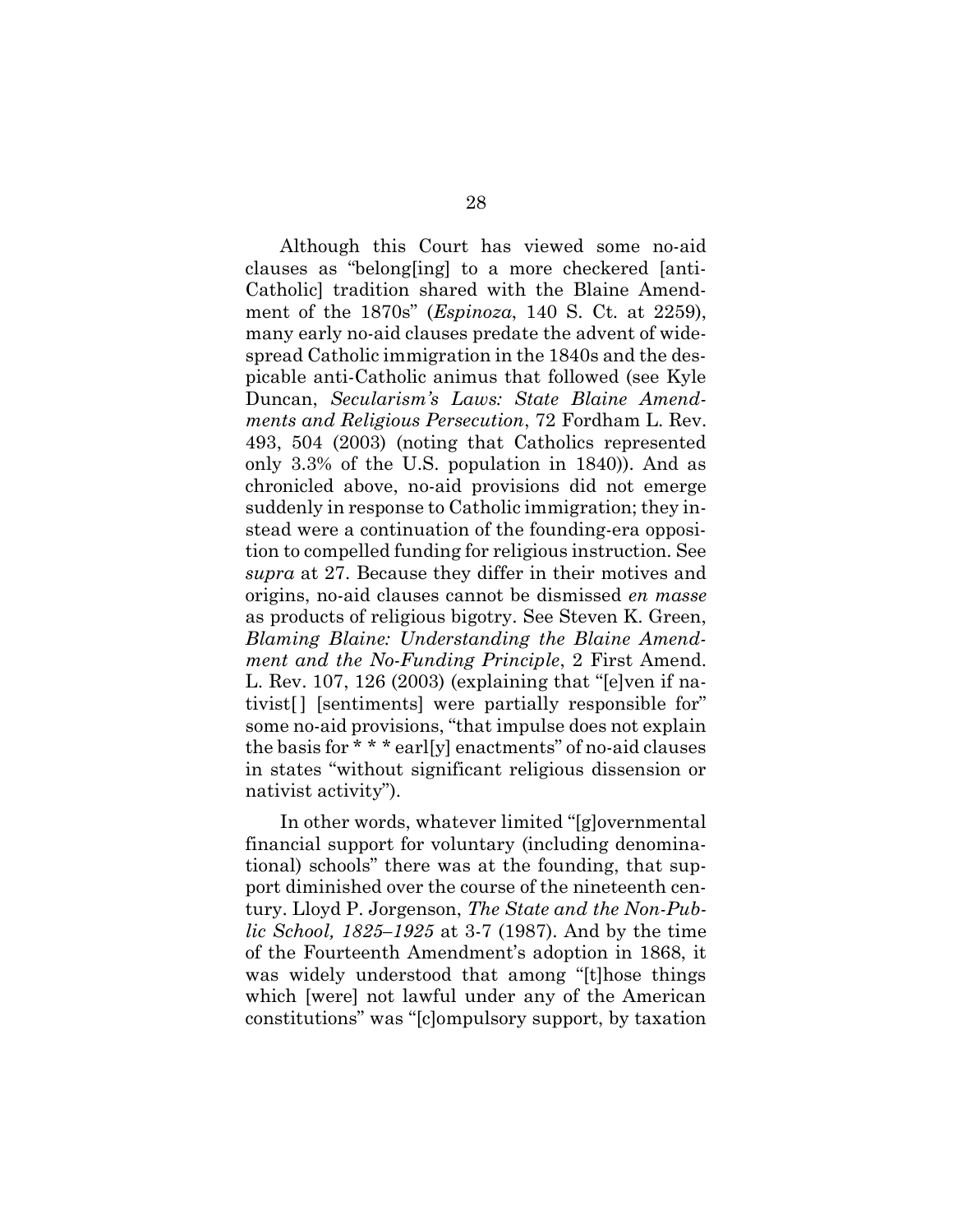or otherwise, of religious instruction." Thomas M. Cooley, A Treatise on the Constitutional Limitations Which Rest upon the Legislative Power of the States of the American Union 469 (1868), https://bit.ly/2OW1Djf. There is no reason to believe that the Fourteenth Amendment silently and secretly nullified these widespread, fundamental prohibitions.

### C. Isolated examples of governmental funding for religious instruction do not establish that the practice was or is required by the Free Exercise Clause.

That "governments provided financial support to private schools, including denominational ones," "[i]n the founding era and the early 19th century" (Espinoza, 140 S. Ct. at 2258) does not call for invalidation of Maine's program. On the contrary, the examples cited in Espinoza show merely that there has always been "play in the joints" between the First Amendment's two religion clauses. See Locke, 540 U.S. at 718; Walz, 387 U.S. at 669. While those examples may have been relevant in *Espinoza*'s unique contextwhere traditional antiestablishment interests were not as strong because Montana's program was voluntarily funded and its restrictions were purely statusbased—the same cannot be said about Maine's coercively funded program and use-based restrictions.

And even if a few historical events suggest that not all funding of religious education was understood to violate applicable federal or state constitutional clauses, they do not demonstrate that, before adoption of the Fourteenth Amendment, the Free Exercise Clause was understood as requiring support for religious instruction. Thus, examples of public funding for some religious education show only that some jurisdictions treated taxpayer-financed religious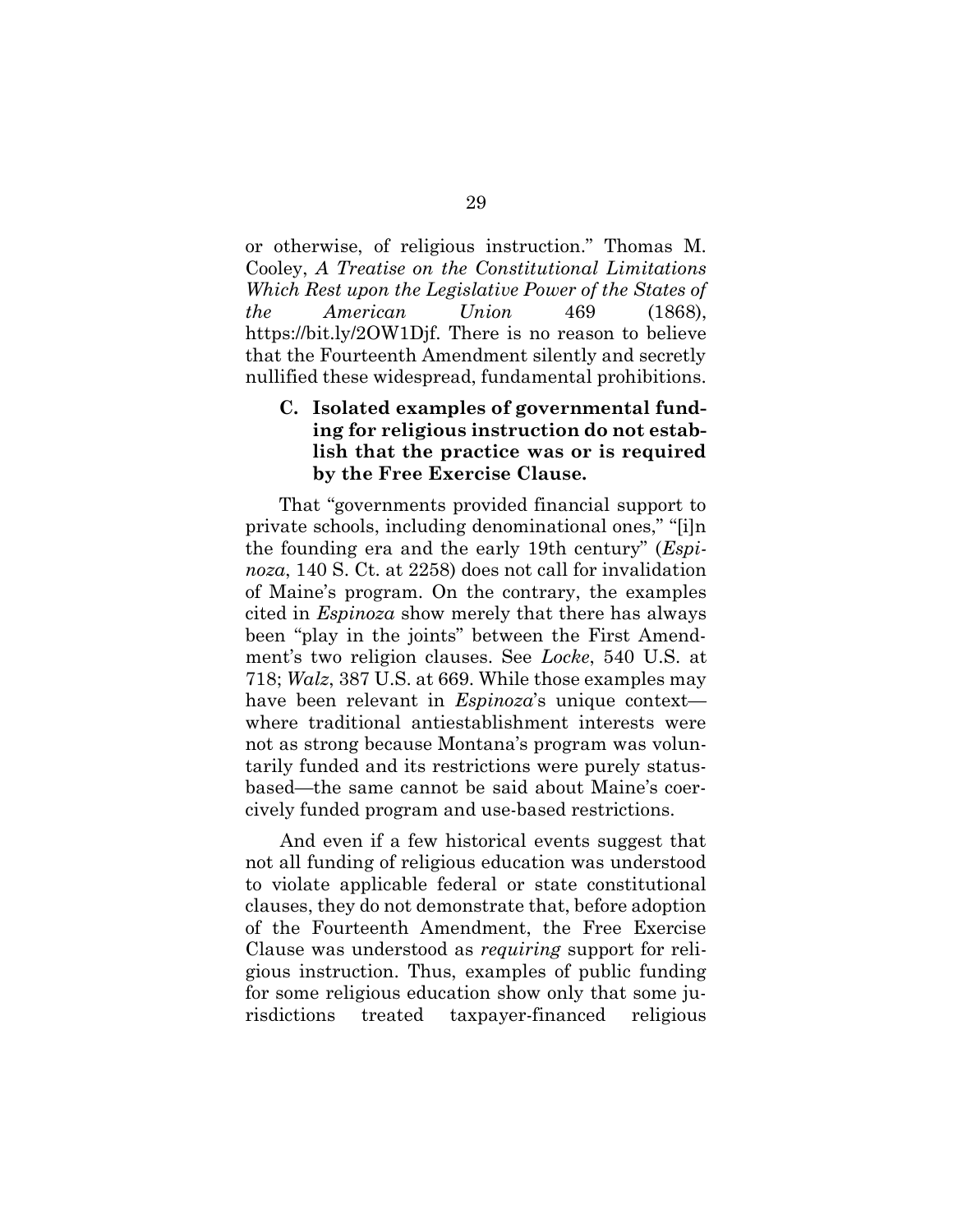instruction as permissible during that era.10 They do not prove that such funding was ever constitutionally mandated. Cf. Espinoza, 140 S. Ct. at 2259 (recognizing that "the historical record is 'complex'" (quoting a party's brief)).<sup>11</sup>

Indeed, it would be surprising if the "play in the joints" enjoyed by the states since the founding to "accommodate religion beyond free exercise requirements, without offense to the Establishment Clause" (Cutter, 544 U.S. at 709 (citing Walz, 397 U.S. at 669)) did not result in some divergent state practices. The Court's decisions have long reflected this principle and allowed states to take different approaches to governmental funding for religious enterprises. Thus, in decisions upholding governmental aid for religious schools against Establishment Clause challenges, the Court did not suggest that the aid was required under the Free Exercise Clause, or that every state must

<sup>&</sup>lt;sup>10</sup> Moreover, the examples cited in  $Espinoza$  do not demonstrate that the applicable federal or state constitutional provisions allowed the funding. Rather, the funding may have been provided in violation of relevant laws, as history is unfortunately replete with governmental actions taken in violation of legal mandates. See, e.g., Marbury v. Madison, 5 U.S. 137, 147, 176 (1803) (striking down the section of the Judiciary Act of 1789 purporting to give this Court the power to issue writs of mandamus); Act of July 23, 1866, ch. 217, 14 Stat. 216, https://bit.ly/3BhxQGg (Congressional action, taken only a month after Congress approved the Fourteenth Amendment, affirming continued racial segregation in District of Columbia public schools).

<sup>11</sup> Examples of founding-era state support for religious education also do not refute the steady movement toward public, nonreligious education between the founding and the adoption of the Fourteenth Amendment (see generally supra at Part II(B)) and thus do not serve as strong evidence of what the Free Exercise Clause meant when it began to apply to Maine in 1868 (cf. McDonald, 561 U.S. at 778).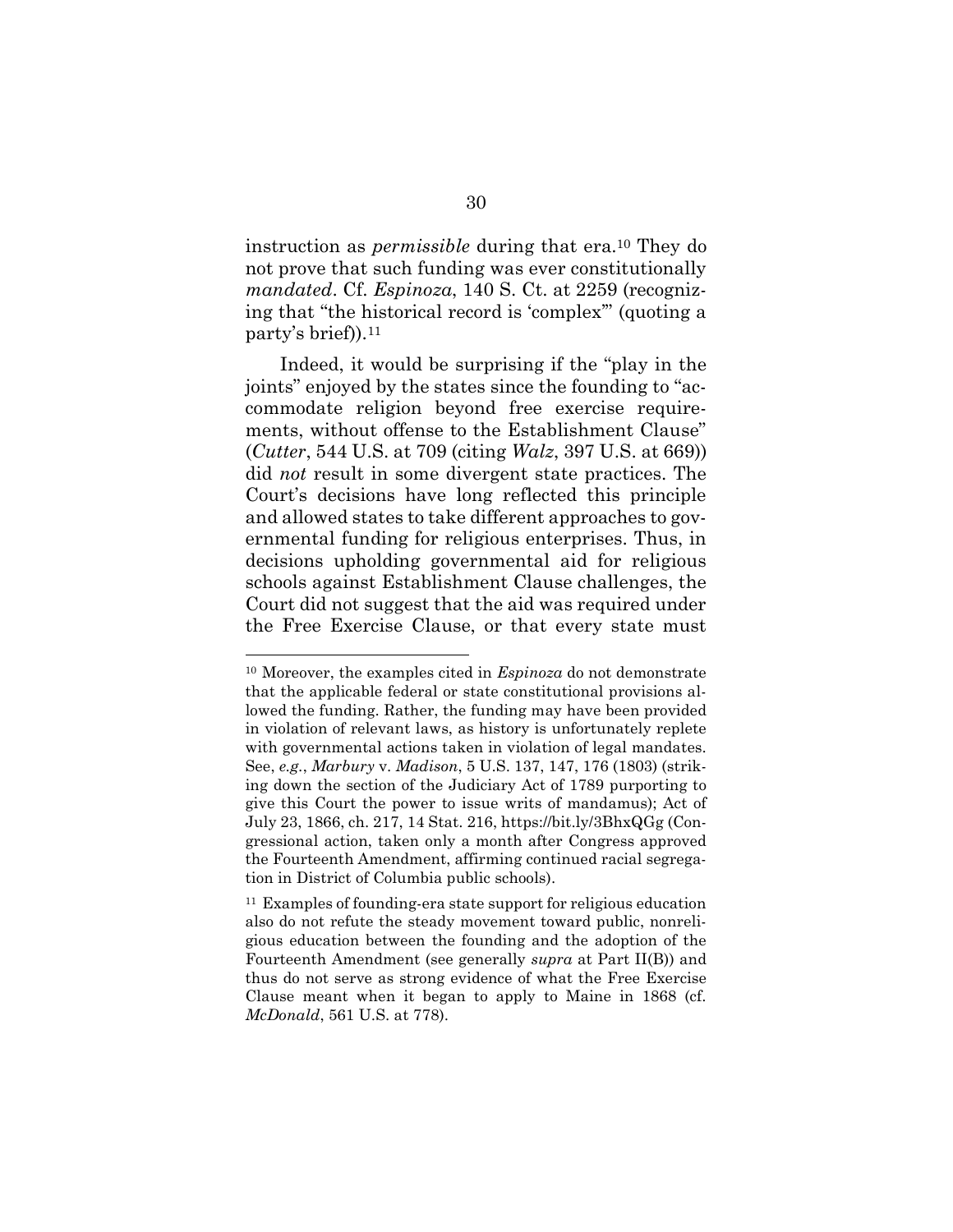fund similar programs. See, e.g., Zelman, 536 U.S. 639; Mueller v. Allen, 463 U.S. 388 (1983). That is because a state's choice to accommodate religious practice beyond what the Constitution requires is, in certain circumstances, permissible state action. It would take a radical rewriting of history and doctrine to maintain that such support is now required of every state. Such a conclusion would eviscerate the "play in the joints" that allows states to promote either freeexercise or antiestablishment interests beyond what is strictly and absolutely required, and hence would draw a line nearly impossible for states to navigate when attempting to legislate in areas that might happen to touch on religion.

In short, neither this Court's precedent nor historical practices support a conclusion that Maine is required to use tax payments to fund distinctly religious instruction. Doing so would have squarely violated antiestablishment principles in many states in the founding and post-founding eras. But even where the applicable federal or state constitutional provision might have permitted funding religious instruction, there is simply no evidence that the Free Exercise Clause was intended or understood to require it. Maine's program thus falls well within the permissible range of choices that the Constitution leaves to the states. It should be upheld.

#### **CONCLUSION**

The judgment of the First Circuit should be affirmed.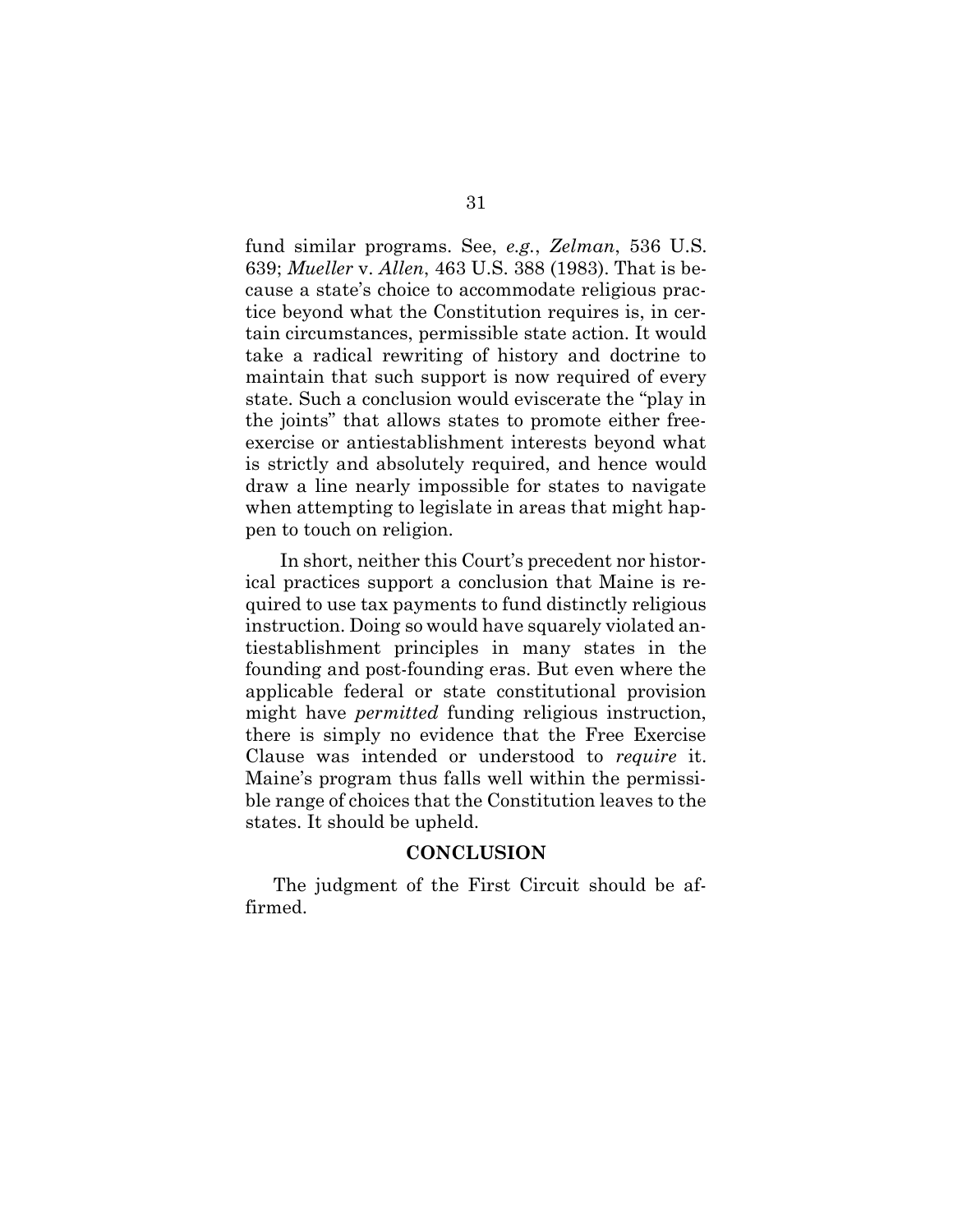### Respectfully submitted.

DAVID D. COLE DANIEL MACH HEATHER L. WEAVER American Civil Liberties Union Foundation 915 15th Street NW Washington, DC 20005 (202) 675-2330 dcole@aclu.org dmach@aclu.org hweaver@aclu.org

### ZACHARY L. HEIDEN

EMMA E. BOND American Civil Liberties Union of Maine Foundation 121 Middle Street Suite 200 Portland, ME 04101 (207) 619-6224 zheiden@aclumaine.org ebond@aclumaine.org

#### MONICA L. MILLER

American Humanist Association 1821 Jefferson Place NW Washington, DC 20036 (202) 238-9088 mmiller@americanhumanist.org

RICHARD B. KATSKEE ALEX J. LUCHENITSER\* \*Counsel of Record Americans United for Separation of Church and State 1310 L Street NW Suite 200 Washington, DC 20005 (202) 466-7306 katskee@au.org luchenitser@au.org

### K. HOLLYN HOLLMAN

JENNIFER L. HAWKS Baptist Joint Committee for Religious Liberty 200 Maryland Avenue NE Washington, DC 20002 (202) 544-4226 hhollman@bjconline.org jhawks@bjconline.org

### SUHAG SHUKLA

SAMIR KALRA Hindu American Foundation 910 17th Street NW Suite 316A Washington, DC 20006 (202) 223-8222 suhag@hinduamerican.org samir@hinduamerican.org

#### 32